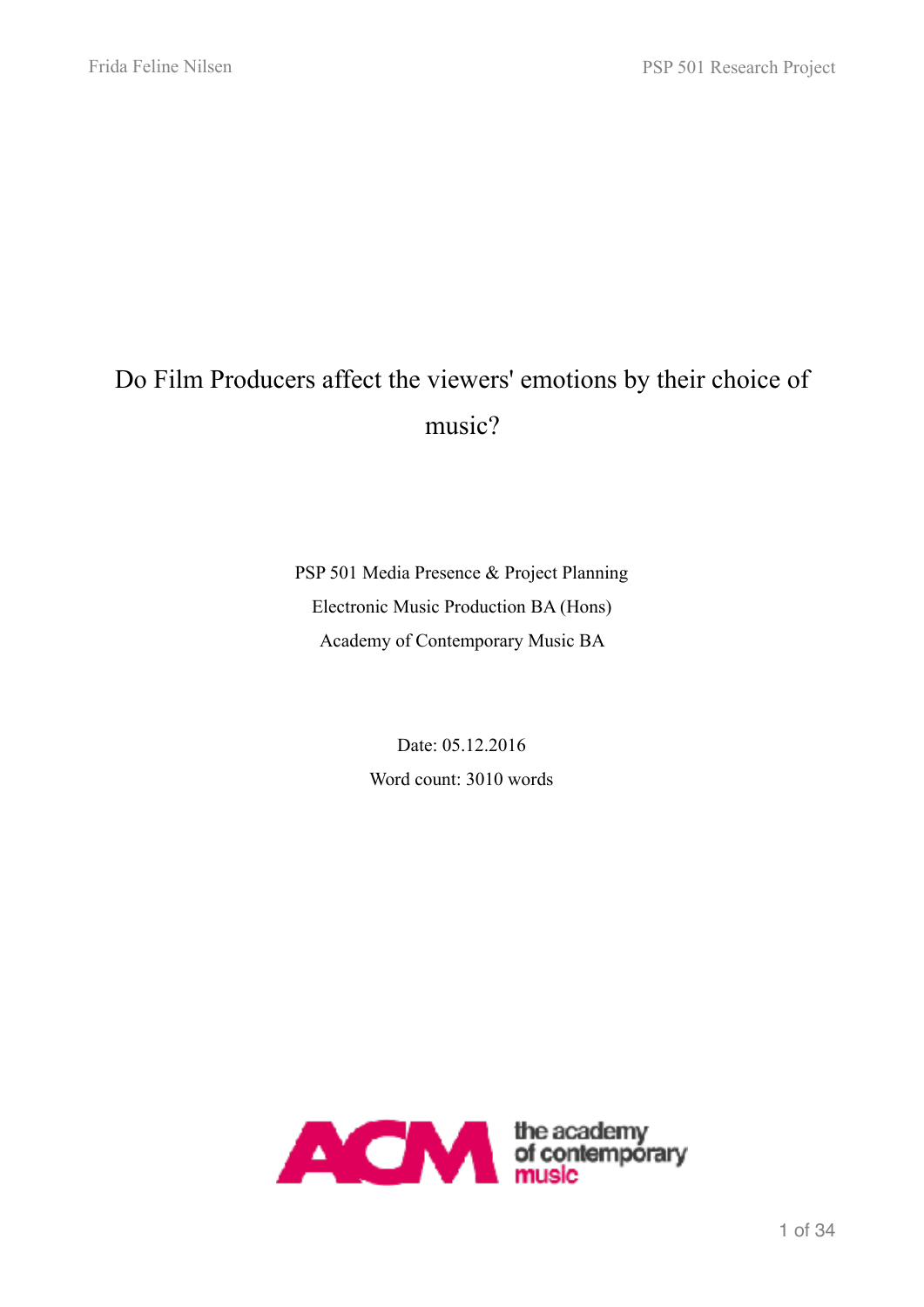#### **ABSTRACT**

Juslin and Västfjäll (2008) Argues that happiness and sadness might be the most effortlessly communicated emotions as far as musical structure. They also argued that music inspires an extensive variety of essential and complex emotions. These can run from excitement and loveliness by means of discrete feelings to more unpredictable feelings such as sentimentally, resulting in chills. This does not infer, however, that a piece of music, which communicates a specific feeling will fundamentally instigate a similar emotion in an audience.

This thesis examines if film producers can affect the viewers emotions by their choice of music and it also investigates if Juslin and Västfjäll's (2008) statements are valid for small scale research in 2016. The study presents further understanding of which feelings that surface in the wake of watching five different 40-70 seconds film excerpts with music, that potentially should stimulate the five different basic emotions (happy, sad, neutral, angry, tense) by the viewer. The study gives an answer to whether or not individuals with an interest in film are experiencing the same emotions after watching the selected excerpts.

It also reports results of the survey held with 21 randomly selected individuals. The respondents were asked to complete an online questionnaire alongside with watching five specifically selected film excerpts, to see if the music would have an affect on their emotions. Results show that the music in film is definitely having an affect on the viewers' feelings towards what they see and hear.

The study concludes that music can induce certain sentiments depending on how different individuals perceive it. Research has also proven that past events in a persons' life can have a major impact on how the individual actually experience emotions when exposed to music with visuals.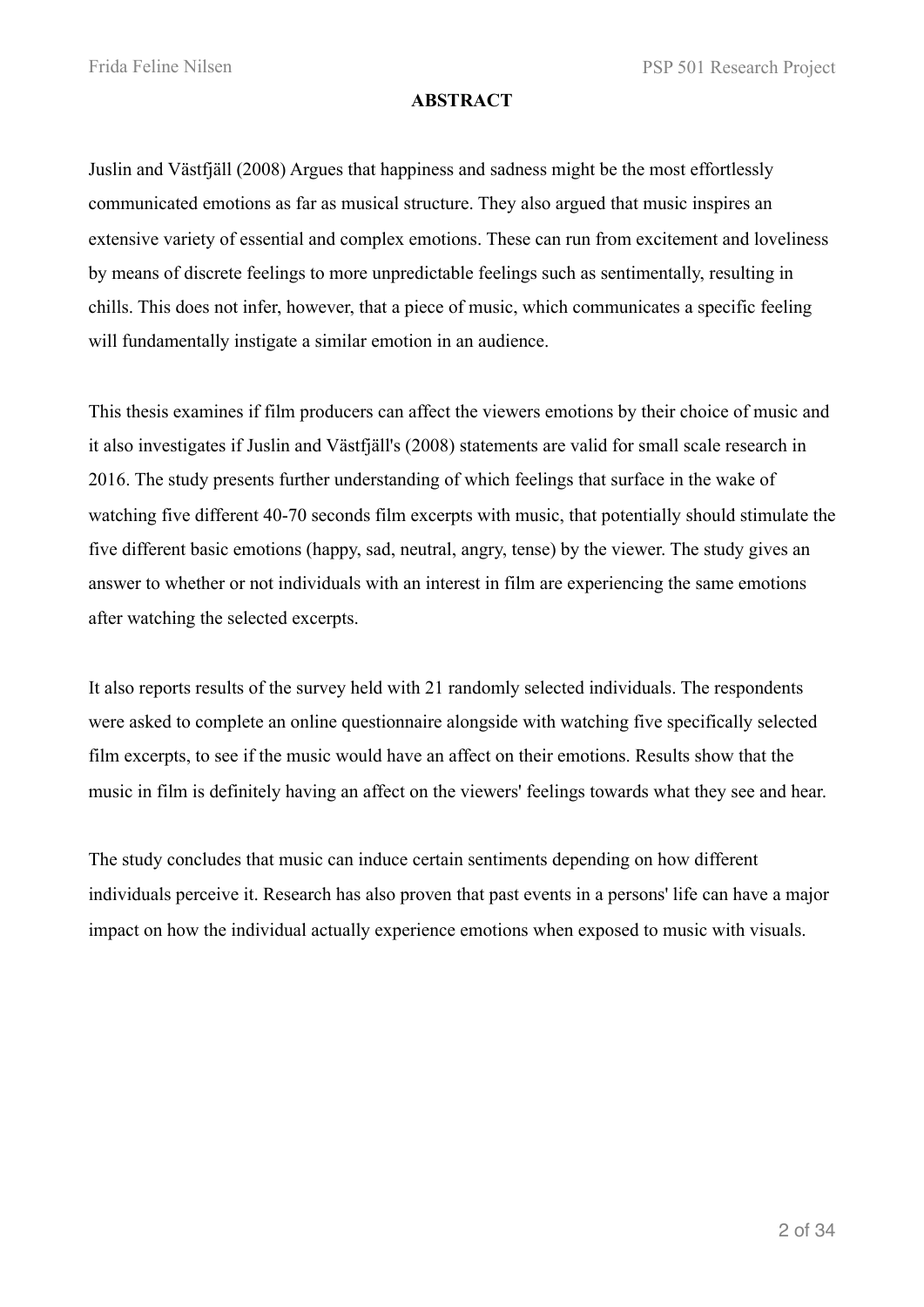# **CONTENTS**

#### **PAGE**

| 1.0  | <b>LIST OF FIGURES &amp; ILLUSTRATIONS</b> | $\overline{\mathbf{4}}$ |
|------|--------------------------------------------|-------------------------|
| 2.0  | <b>DECLARATION OF ORIGINALITY</b>          | 5                       |
| 3.0  | <b>ACKNOWLEDGEMENTS</b>                    | 6                       |
| 4.0  | <b>ABBREVIATION AND GLOSSARY</b>           | $\overline{7}$          |
| 5.0  | <b>INTRODUCTION</b>                        | $\bf{8}$                |
| 6.0  | <b>LITERATURE REVIEW</b>                   | 9                       |
| 7.0  | <b>METHODOLOGY</b>                         | 12                      |
| 8.0  | <b>RESULTS</b>                             | 13                      |
| 9.0  | <b>DISCUSSION</b>                          | 18                      |
| 10.0 | <b>CONCLUSION</b>                          | 21                      |
| 11.0 | <b>BIBLIOGRAPHY</b>                        | 22                      |
|      | 12.0 APPENDICES                            | 24                      |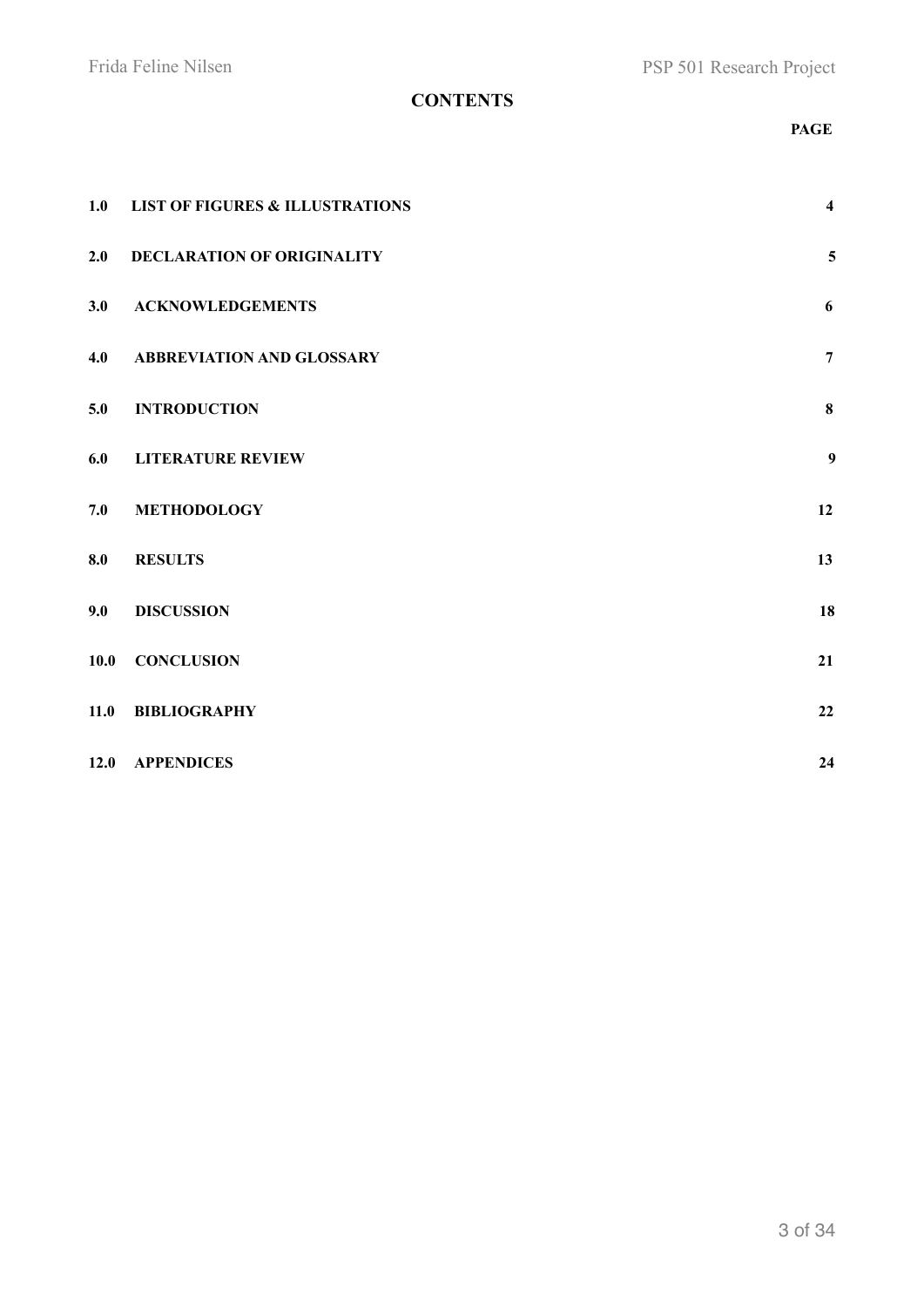#### **List of Figures & illustrations**

Figure 1. What particular emotion did you feel intuitively when you saw this scene? (Scene 1)

Figure 2. What particular emotion did you feel intuitively when you saw this scene? (Scene 2)

**Figure 3.** What particular emotion did you feel intuitively when you saw this scene? (Scene 3)

Figure 4. What particular emotion did you feel intuitively at the end of this scene? (Scene 4)

**Figure 5.** What particular emotion did you feel intuitively when you saw this scene? (Scene 5)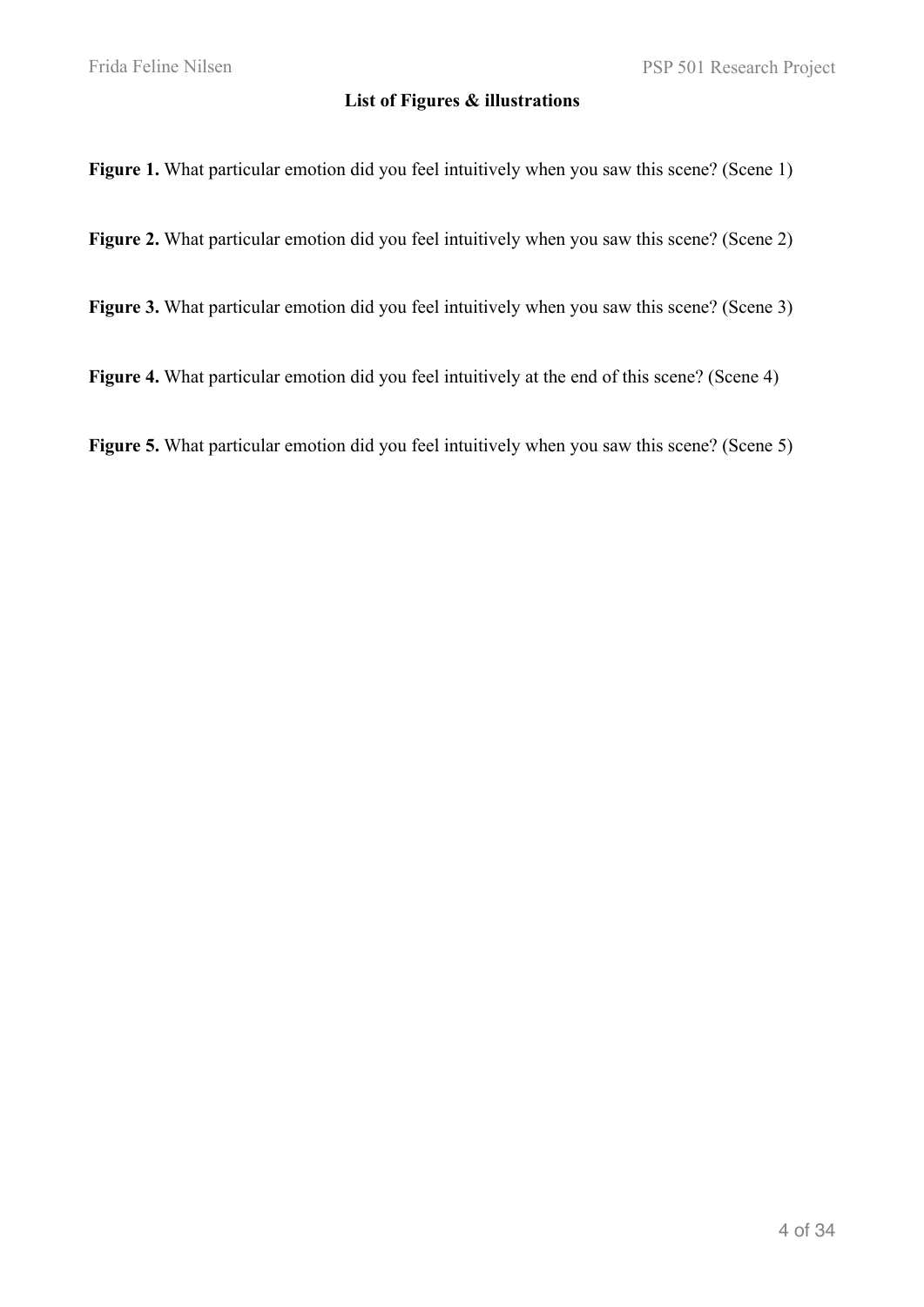### **Declaration of Originality**

I, Frida Feline Nilsen, declare that this work submitted is my own, and expressed in my own words. Information derived the published and unpublished work of others has been acknowledged in the text of the thesis at the point of their use. A full rundown of references utilised has been incorporated using the Harvard referencing system

Signature...Frida Feline Nilsen.......................................................................................

Date...05.12.2016...........................................................................................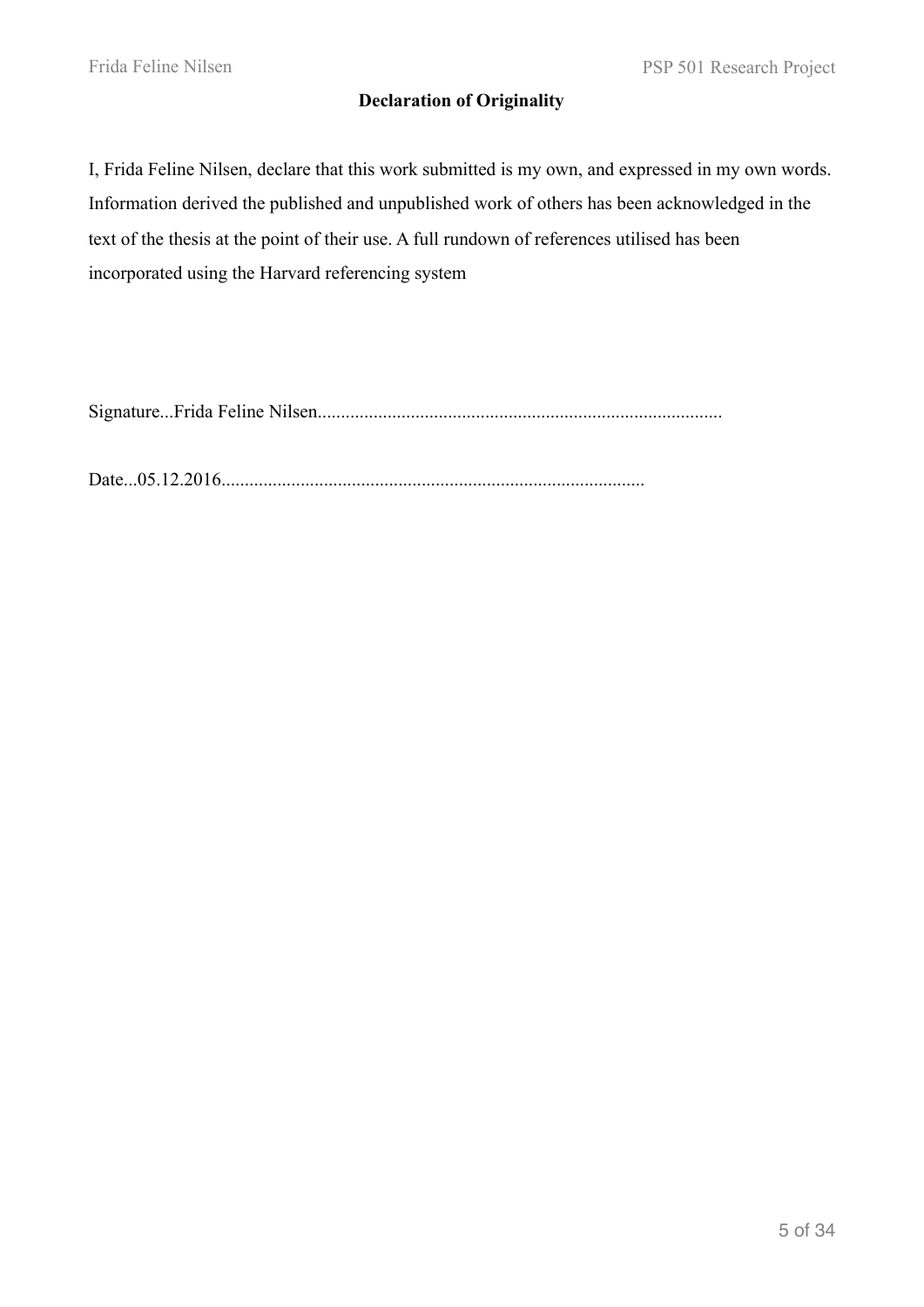#### **Acknowledgements**

I would like to express my sincere appreciation to my dad, Thomas Nilsen, for his constant guidance, knowledge and motivation. Without his encouragement this would not have been easy for me. I am truly grateful for his constant support. I am also grateful to Gary Bromham, Mark Smithers and Mark Brockleby, in the Academy of Contemporary Music for guiding me, giving me tips on what books to read, and for supporting me towards the successful completion of my studies in England.

Special thanks go to all the participants that carried out the survey I made for my research project. Without participants it would be difficult to collect data and information.

I would also like to thank my boyfriend Rune, who lives in my hometown in Norway, for believing in me and for supporting me throughout this journey in England at the Academy of Contemporary Music. You truly are amazing!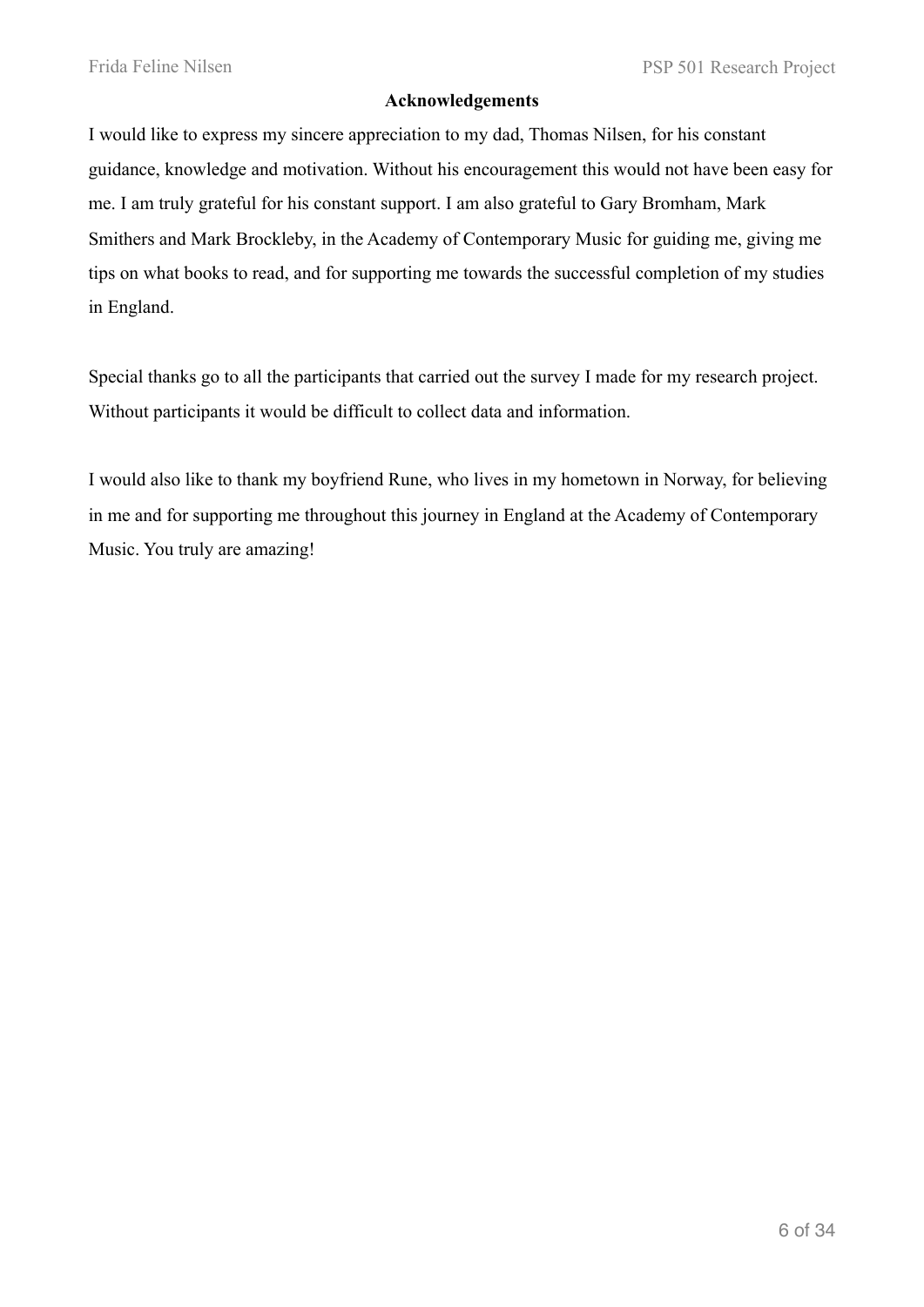## **Abbreviation and Glossary**

- *ACM* Academy of Contemporary Music
- *YouTube* The world's most popular video sharing website
- *iMovie* iMovie lets the user organise clips, and turn them into films
- *MP4* MPEG-4 is a digital multimedia container format most commonly used to store video and audio
- *Vimeo* Vimeo is a video sharing website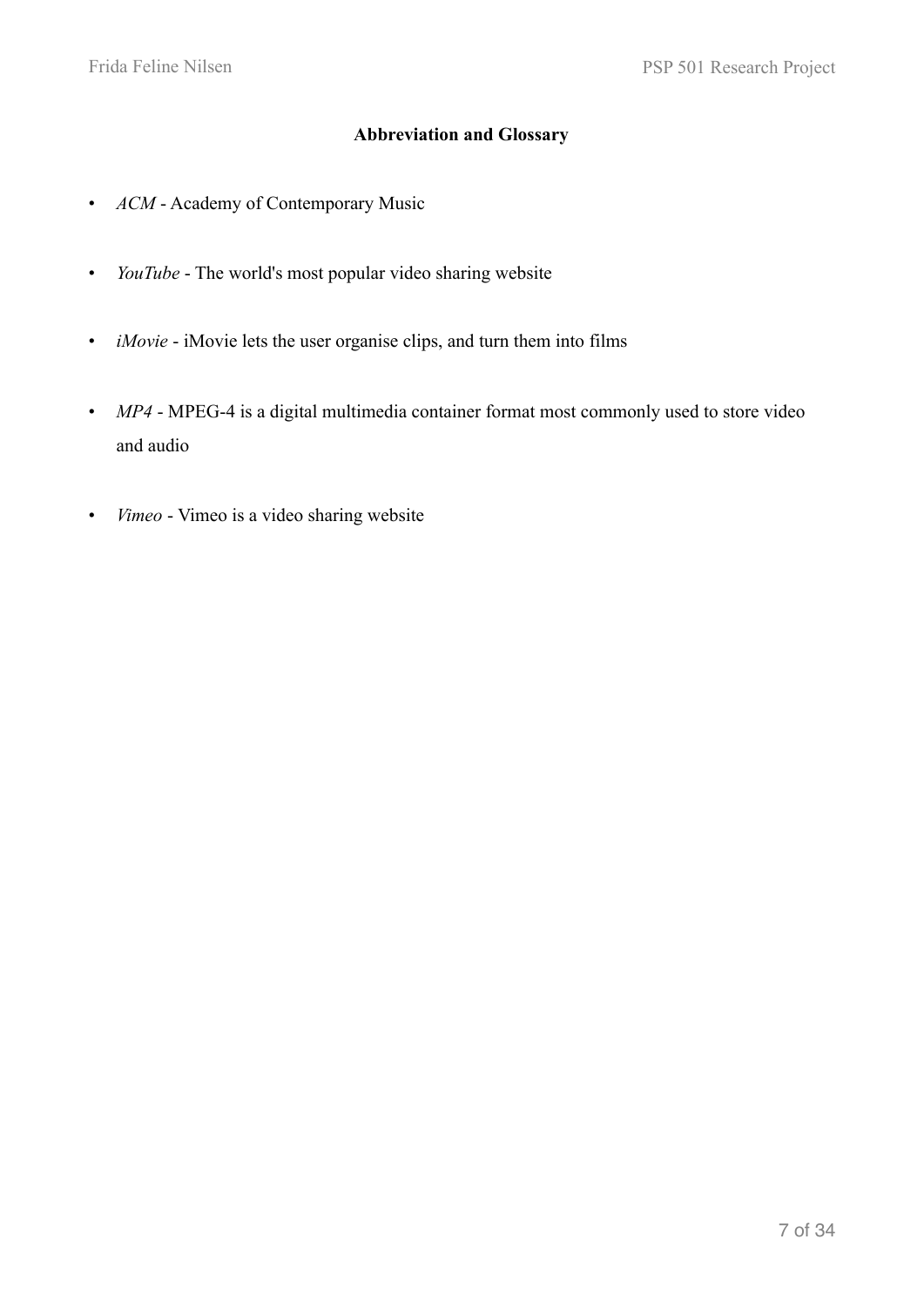#### **INTRODUCTION**

This research project aims to find out if the film producers affect the viewers feelings by their choice of music. To get a complete picture of a film's overall effect on the viewer, it is essential that the role of music must be clarified. According to Lindvig (2003) film has a unique ability to appeal to both the intellectual and the emotional feeling. In short, he argues that music in film primarily works emotionally.

To find out if this is true, research was undertaken by choosing five different clips from feature films (40-70 seconds each), that potentially should stimulate the five different basic emotions (happy, sad, neutral, angry, tense) by the viewer. Excerpts were selected that very likely would give a clear response either happy (positive), neutral or sad (tragic). 1 clip were selected from the movie *Amélie*, 1 from *Gravity*, 1 from *Signs,* 1 from *Gladiator* and one from *The girl with the dragon tattoo*. These film excerpts were specifically selected because they potentially would allow the music to have an emotional impact on the viewer. The clips were converted from YouTube to MP4 files and put together as one file in iMovie. Then, an online survey was set up with five different emotion categories for each excerpt. The respondents completed one step of the survey after each scene. A total number of 21 individuals with an interest in film acted as respondents. There were 9 females and 12 males. 62% of the respondents were below 25 years old and 14% between 25-50. The films from which excerpts were taken are listed in Appendix A.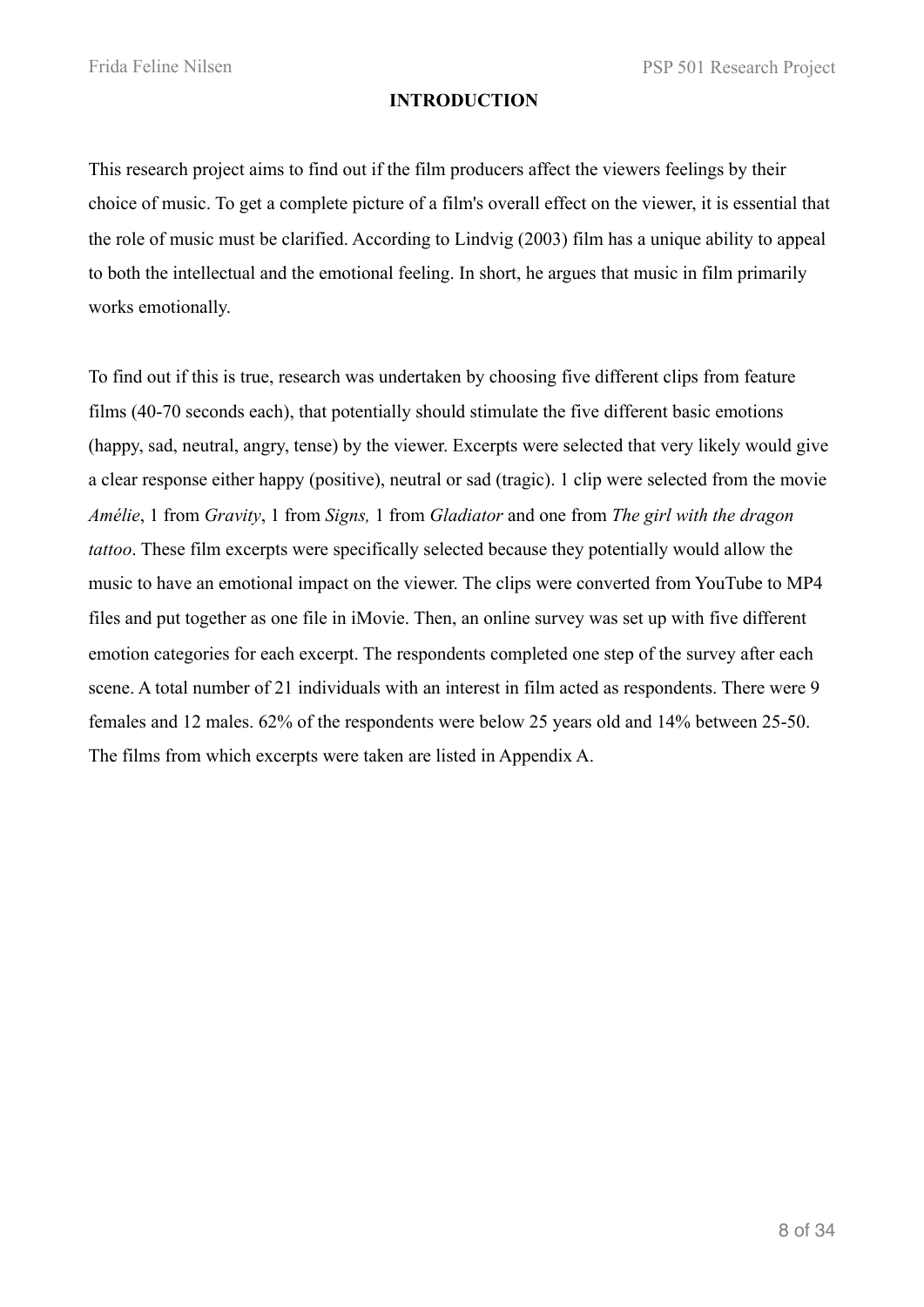#### **Literature Review**

Film Producers' and videographers' main goal is to pass on a particular emotion to the viewer (Kalinak, 2010). Filmmakers have to take important decisions such as correct lighting, locations and choosing actors who can deliver the intended energy on a set. Of all the most important decisions a filmmaker must take into account, Porter (2015) argues that music is among the most vital and certainly one of the most powerful. Recent studies outlined by Nugent, J (2015) suggests that different film scores can completely change the outcome of a scene. He further argues that filmmakers carefully pick their soundtracks or sound scores to convey certain emotions or ideas.

Nugent, J (2015) contends that chase scenes tend to have music with fast tempo and sad scenes are often slow and somber. He further states that these early musical psychological techniques set the standard for film scores in modern cinema. The shower scene in the psychological horror thriller *Psycho* is a perfect example of the psychology of music in film, where Maryann Crane got stabbed to death in the shower. The scene features one of the most effective film scores in history ("Psycho," n.d.). The high-pitched violin sound, mimic sounds we biologically associate with stress and danger (Kelleghan, F. 1996). A study by the university of California in 2010 found that non linear alarm sounds give us an emotional response that instinctively unsettle us psychologically. Bernard Herrmann purposely constructed the film score of *Psycho* to mimic these unsettling noises and the effect makes the scene significantly scarier and more unsettling (Stewart, H. 2013).

Nugent, J (2015) concludes that the majority of film scores intentionally stays in the background and only provides inconspicuous cues to the audience. Film score pioneer Aaron Copland (1940) gave 5 ways the score serves the screen, and most of them stay in the background. The first is to create a more convincing atmosphere of time and place; this one is pretty self-explanatory. Many genres and settings have their own style of music to go with it. The style of the film score puts the audience in a particular setting or mood (Copland, 1940). A classic example would be the wild western, which utilises instrumentation that has a very distinct sound, like the harmonica, Mandolin and the Banjo ("Instruments in Country Music," n.d.).

Copland (1940) also stated that music can underline psychological refinements, unspoken thoughts and that unseen dangers gets shown or reinforced through the music. The viewers may not see the danger but the music reminds them its there. The *Brazilian Birthday Party* scene in the science fiction thriller *Signs* is a perfect example of how the music manipulates the viewers to sense that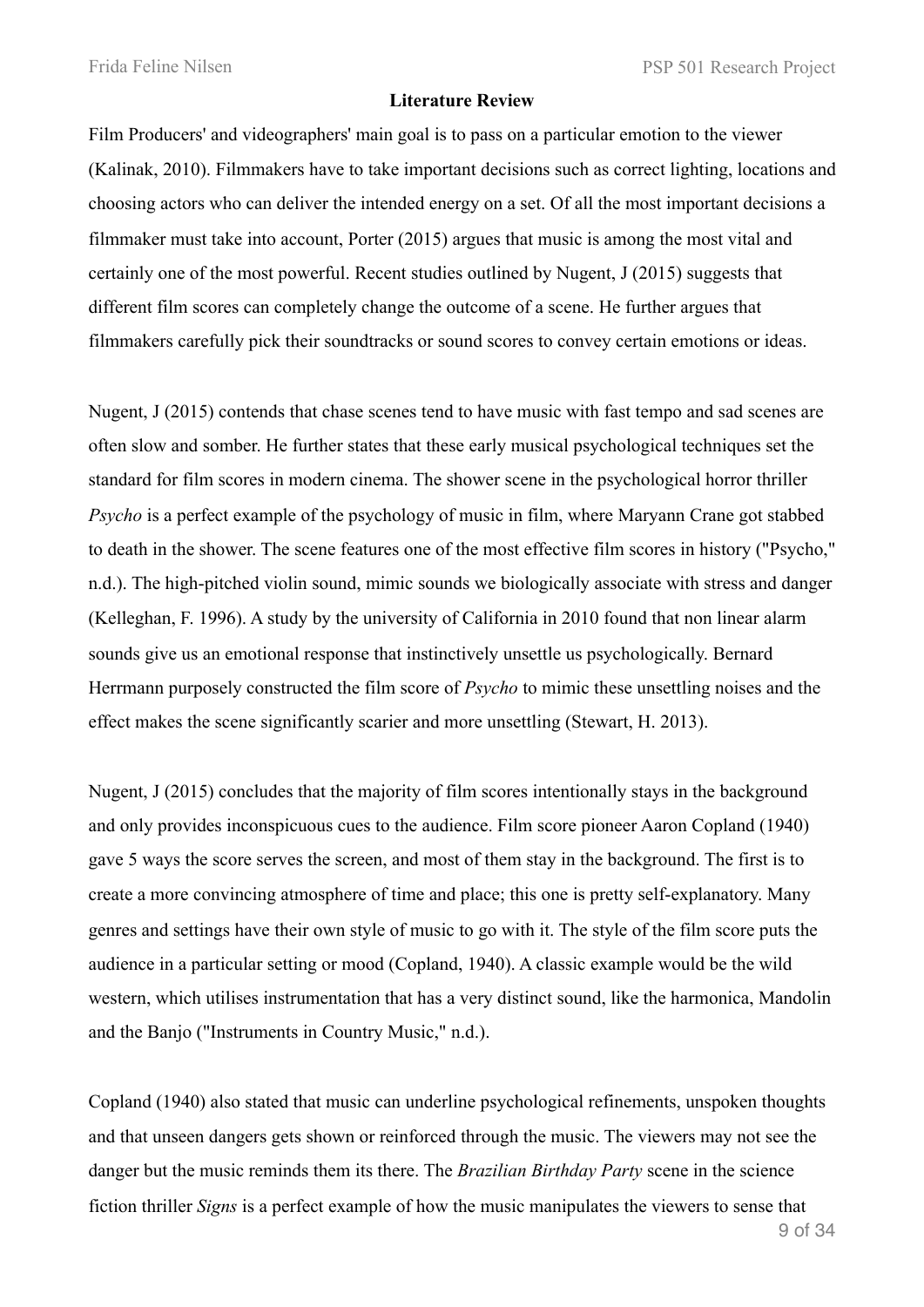some sort of danger is approaching. Copland's (1940) third outline is to build a sense of continuity. If the music between shots or scenes is the same, then the viewer will relate those scenes to each other. This includes montages or flashbacks. The American mystery drama film *Citizen Kane* uses musical cues as an indicator of a flashback (Robinson, 2014).

Copland's (1940) fourth outline is to give a sense of finality. Copland (1940) notes that this takes place usually at the end of a film or after some major triumph. The triumph and sound of the music psychologically links us to the triumph on screen. And finally Copland (1940) says sometimes music is just there to fill the silence. Interestingly he states that this is the hardest film score to do because the audience shouldn't notice it. Hoffmann (2015) argues that film scores enhance the emotion of a scene but sometimes directors choose to not use any music and this can work just as well.

Boggs & Petrie (2008) state that music is utilised in film to evoke strong emotions in the viewer and to convey meaning, frequently adding to the visual storyline by giving more inconspicuous subtle nuances to the plot. Boggs & Petrie (2008) also argue that to interpret music for film as background music is to misconstrue the contribution music has to the general impact of a film. A film score is a fundamental and complimentary part of the visual-scape. There are two types of musical scores: The Generalised score and The Mickey Mousing score (Boggs & Petrie, 2008). The Generalised score does not aim to coordinate the activity of the film with the music. The emphasis of this type of score lies in making an emotional atmosphere and furthermore, passing on an emotion that parallels the activity of the scene (Boggs & Petrie, 2008).

Recent studies outlined by Cohen (2011) suggest that music is in charge of bringing the imaginary world of the film (diegesis) and the present reality of the viewers (non-diegesis) together. Music rises above the diegetic and non-diegetic universe in that it gives enthusiastic substance to the viewer without the viewers being aware of the presence of the music. Kalinak (1992) asserts that music is a complex tool for correspondence between the brain of the film-director and the psyche of the viewers.

("Using Music to Heighten Emotion," 2014), conveys that a talented composer will utilise music more subtly to escalate the viewers' emotions of every scene as well as increasing tension and conflict. ("Using Music to Heighten Emotion," 2014) Also argues that the human body is modified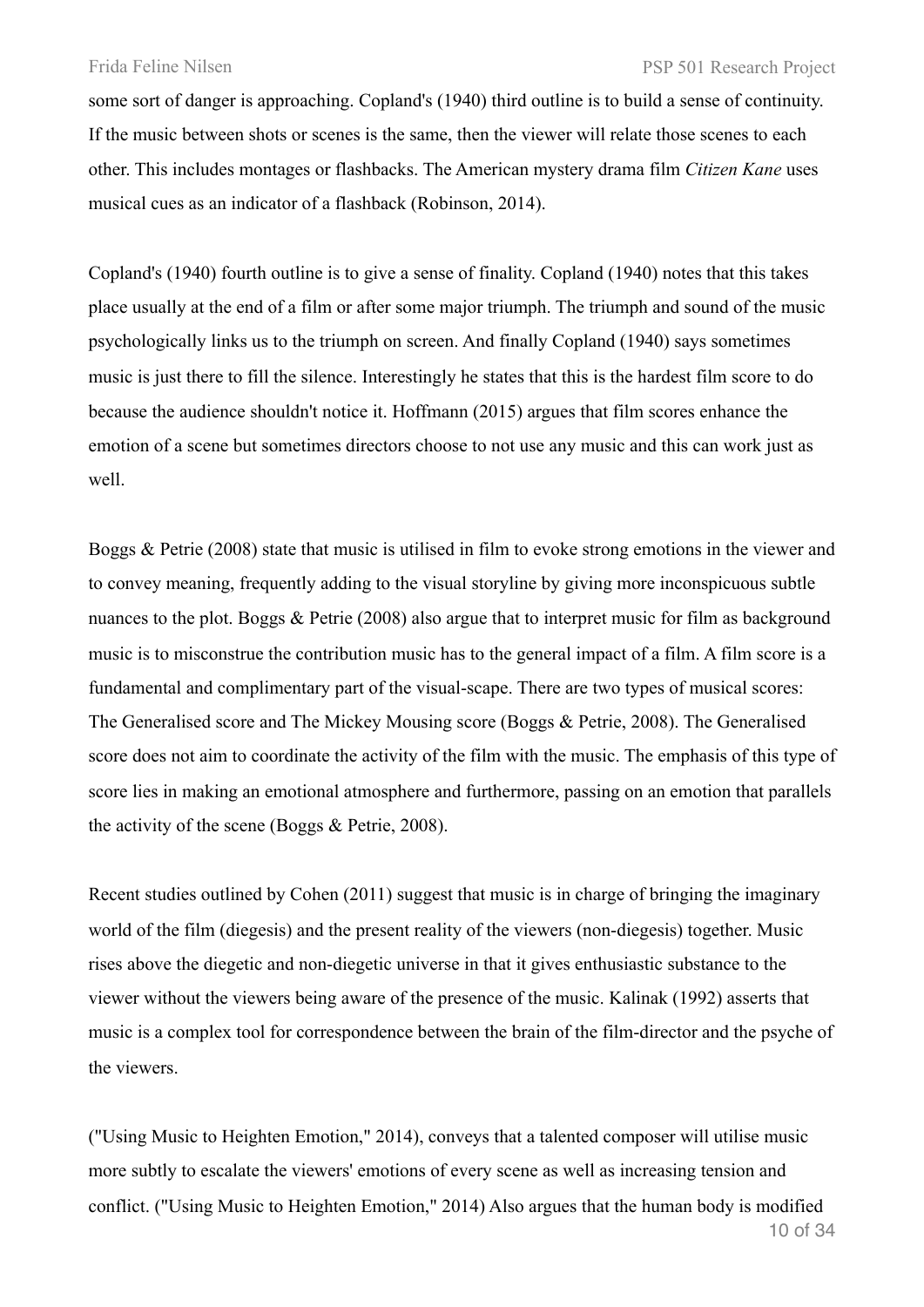to react in certain ways to various sounds. Music can influence verging on each part of the body including breath, heart rate, muscle tension and even the immune system. "Music can enhance our ability to focus, increase productivity, heighten feelings of romance and sexuality and create feelings of safety or unease" ("Using Music to Heighten Emotion," 2014).

Investigation has proven that it is not the melodies of a piece of music that influence spectators emotions the most, but rather the tempo of the score. Various exploratory studies have demonstrated that the heart rate and likewise emotions of concern rise and fall modified by the velocity of the music ("Using Music to Heighten Emotion," 2014). Composers aware of this information will make surprisingly variations in tempo to start dread and fear among the viewers. Abating the rate of the music will obviously have the opposite effect and can be utilised to soothe the viewers into a feeling that it is safe and secure ("Using Music to Heighten Emotion," 2014). Utilising a movement of harmonies that does not resolve, or sound completed, is another method for keeping the audience tense. Thus unsettling high and low pitches are additionally regularly used to control the viewers' feelings ("Using Music to Heighten Emotion," 2014).

Research done by Konecni demonstrates clear emotional impacts of music. Konecni pointed out: "Loud and complex melodies arouse non-aroused and aroused people to anger and soft and simple melodies soothe aroused people" (Konecni, 1982). However, Musicologist, Claudia Gorbman stated that:

The bath of affect in which music immerses the spectator is like easy-listening, or the hypnotist´s voice, in that it rounds off the sharp edges, masks contradictions, and lessens spatial and temporal discontinuities with its own melodic and harmonic continuity (Gorbman, 1987: 6).

Gorbman (1987) called attention to an essential point that it is the music syntactic structure, i.e., intra musical instruments such as melody, harmony and rhythm, leading to affect effect in the spectator.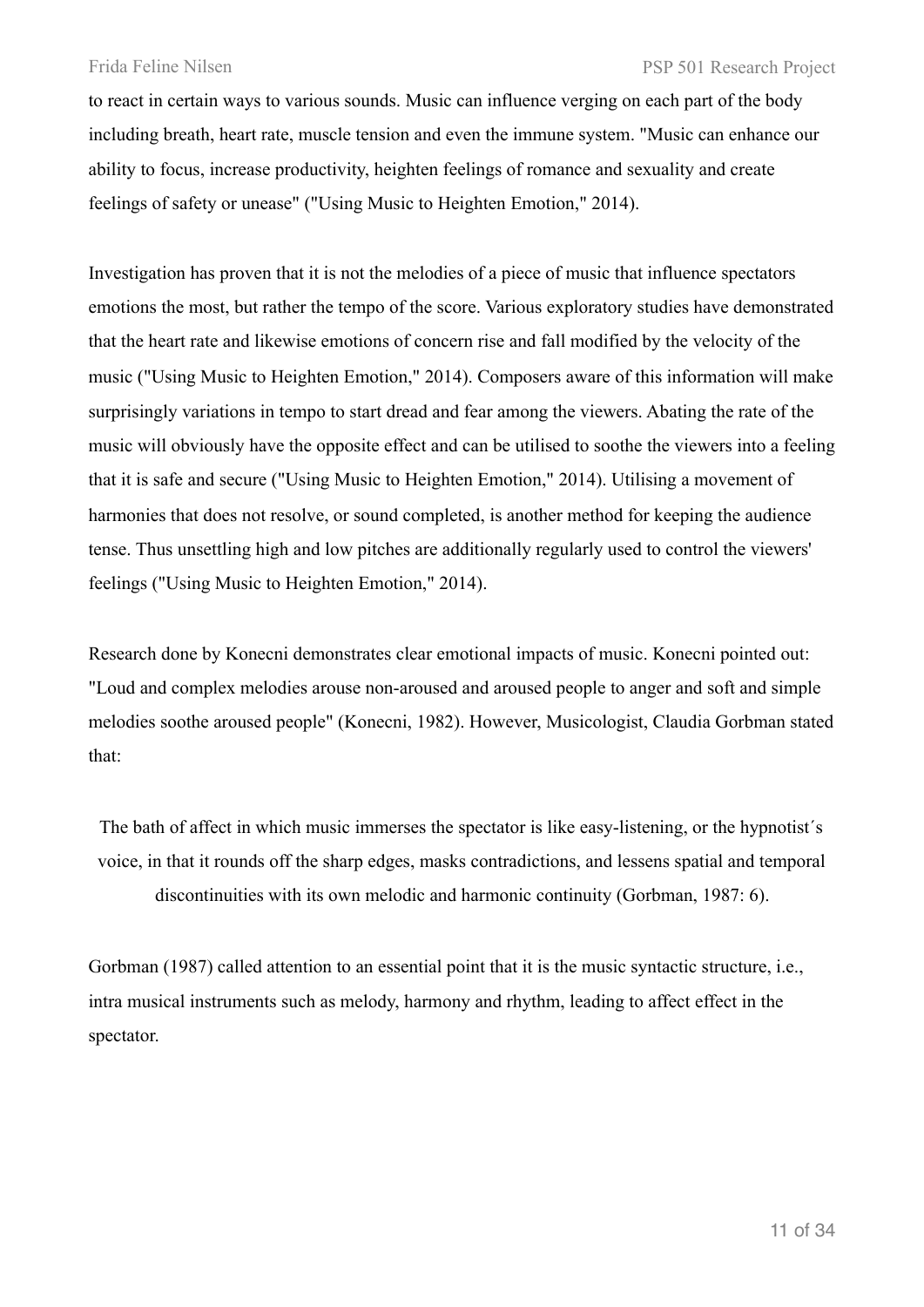#### **Methodology**

The methods utilised as a part of this study were chosen to further investigate the main points in the literature review, to prove or disprove their validity in the current market. Parts of the literature written on the topic can be decades old so these methods will make sure the data is still up to date. Rooyen (2011) states that film and music is all about subjective feelings, and thus it will be uncertain whether respondents actually feel and think the same. In this study, it has been aimed at selecting excerpts with accompanying music, that potentially would give a relatively uniform response.

Quantitative methods were utilised to collect data and findings for this research. As stated by Wyse (2011) "Quantitative Research is used to quantify the problem by way of generating numerical data or data that can be transformed into useable statistics". To carry out statistical analysis of the opinions of a group of people about a particular issue or element of their lives, one can ask them to express their relative agreement with statements and answer on a five-or seven-point scale, where 1 is strongly disagree, 2 is disagree, 3 is neutral, 4 is agree and 5 is strongly agree (the seven-point scale also has slightly agree/disagree). In this case the "agree" points are substituted with different emotions. Such scales are called Likert scales, and enable statements of opinion to be directly translated into numerical data. A Likert Scale is utilised as a part of surveys to quantify variables of a research study. It uses interval variables by arranging them into a logical order with equivalent separations between the levels. The American Social psychologist Rensis Likert developed the Likert Scale which he pointed out was, "A Technique for the Measurement of Attitudes," (Archives of Psychology, 1932, Vol. 140, No. 55).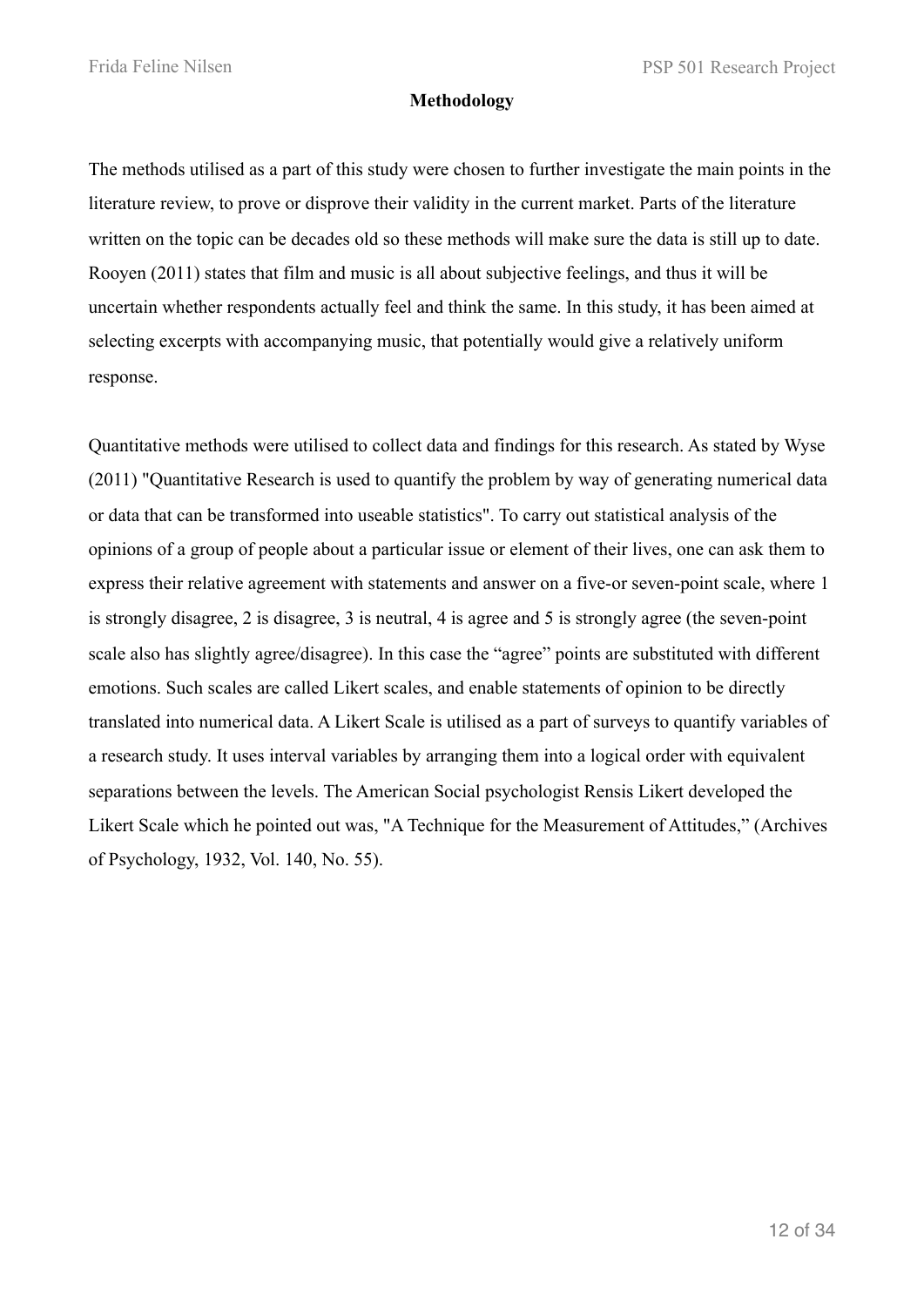### **RESULTS**

The following chapter presents the Quantitative data collected from a questionnaire and its findings.





| 95.24%<br>20  |
|---------------|
|               |
| $0.00\%$<br>0 |
| $0.00\%$<br>0 |
| $0.00\%$<br>0 |
| 4.76%         |
| $2^+$         |
|               |

*Figure 1.* (Data from the *Amélie* excerpt)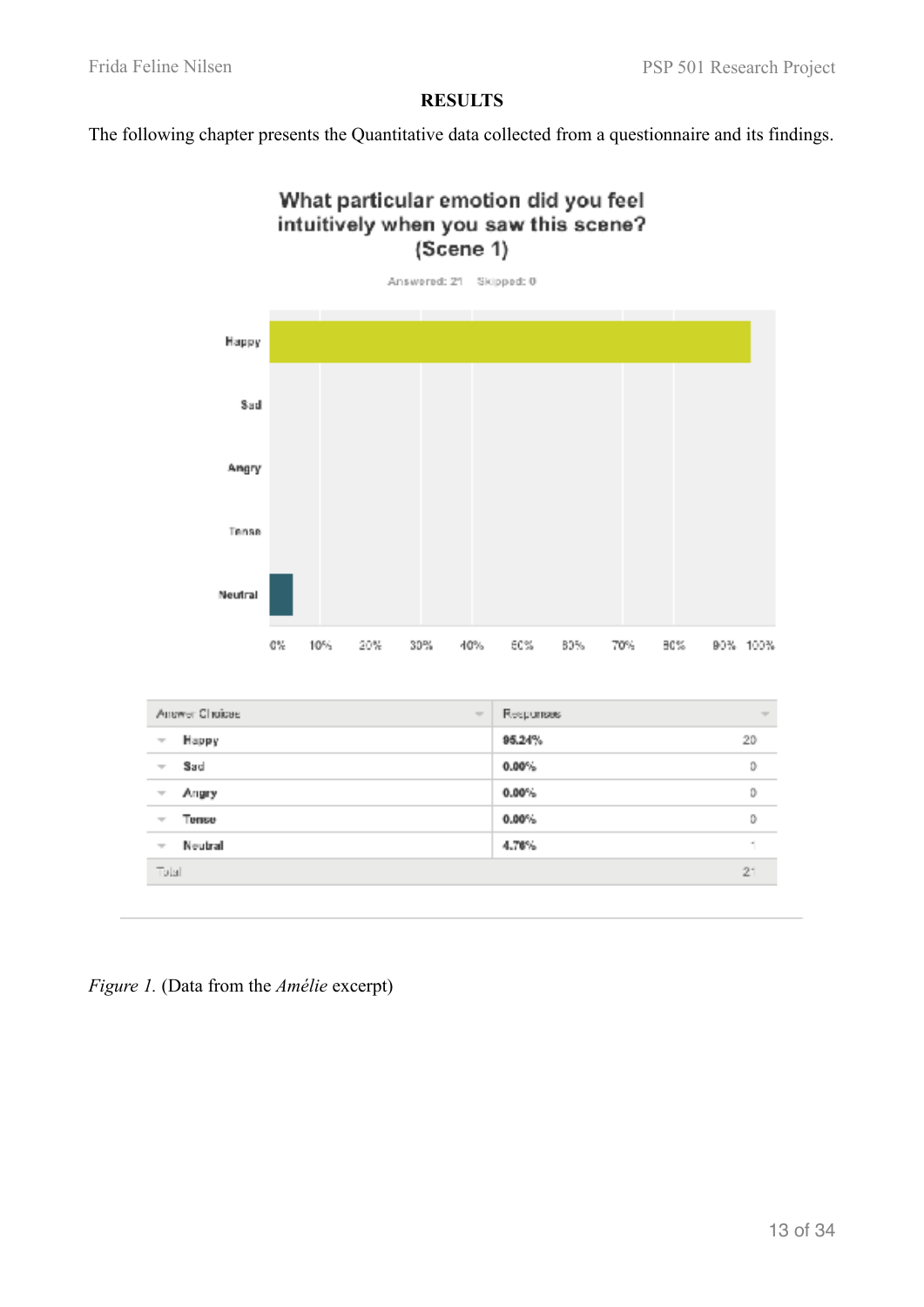

# What particular emotion did you feel intuitively when you saw this scene?

| Answer Choices           | Responses |
|--------------------------|-----------|
| $\sim$                   | $\sim$    |
| Happy                    | 4.76%     |
| $\equiv$                 | ٠         |
| Sad                      | 3         |
| $\equiv$                 | 14.29%    |
| Tense                    | Б.        |
| $\sim$                   | 28.57%    |
| Angry                    | 0.00%     |
| $\overline{\phantom{a}}$ | D         |
| Neutral                  | 11        |
| $\sim$                   | 52.38%    |
| <b>Ictal</b>             | 21        |

*Figure 2.* (Data from the *Gravit*y excerpt)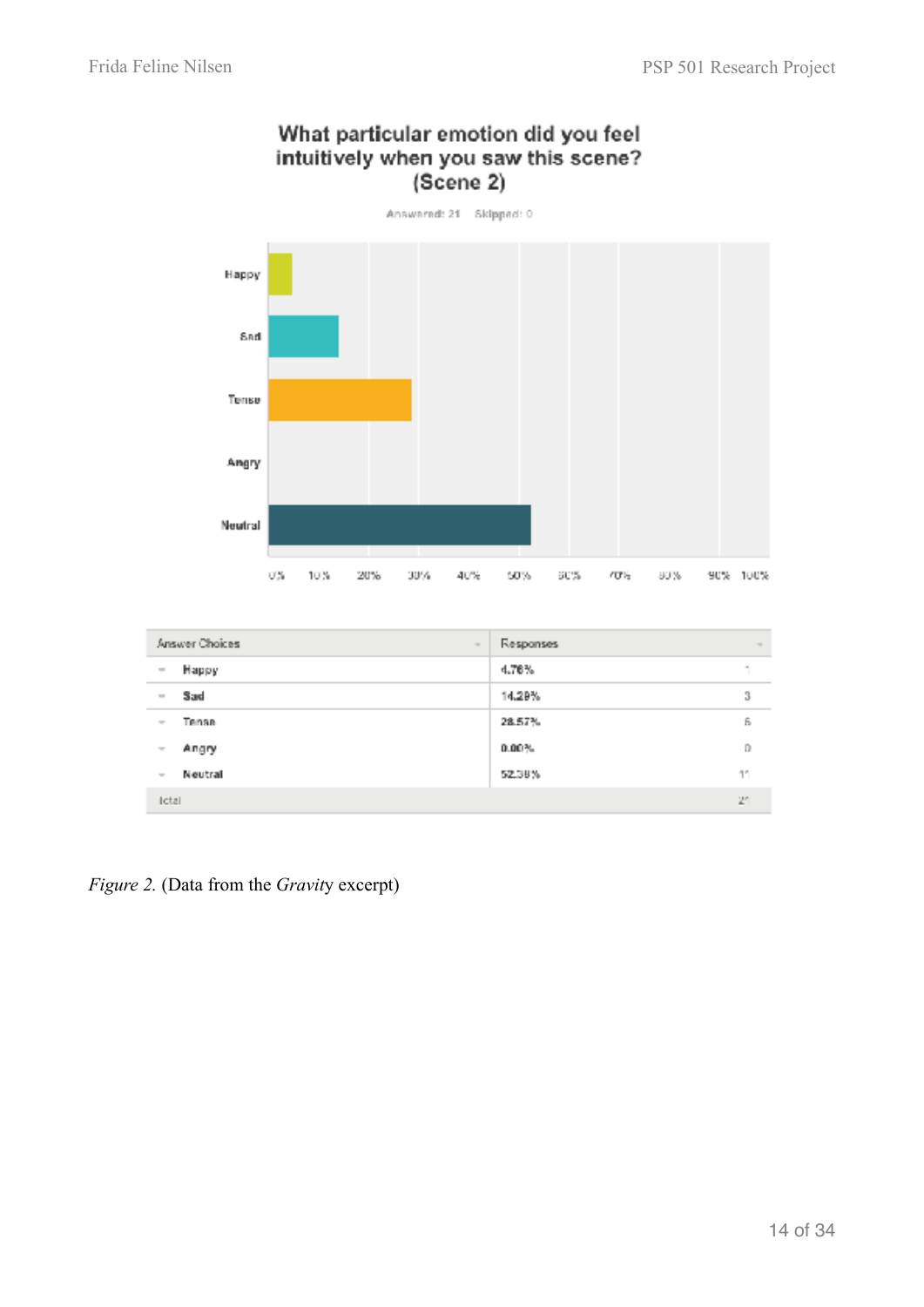

## What particular emotion did you feel intuitively when you saw this scene?  $(Scene 3)$

|                             | Amower Choices<br>$\overline{\phantom{a}}$ | Responses | $\sim$ |
|-----------------------------|--------------------------------------------|-----------|--------|
| $\overline{\mathcal{N}}$    | Нарру                                      | 0.00%     | ı0     |
| $\mathcal{C}^{\mathcal{C}}$ | Sad                                        | 14.29%    | э      |
| $\mathcal{C}^{\mathcal{C}}$ | Angry                                      | 61.90%    | 13     |
| $\overline{\phantom{a}}$    | Tense                                      | 23.81%    | 5      |
| $\overline{\phantom{a}}$    | Neutral                                    | 0.00%     | ı0     |
| total                       |                                            |           | 21     |

*Figure 3.* **(**Data from *The Girl with the Dragon Tattoo* excerpt*)*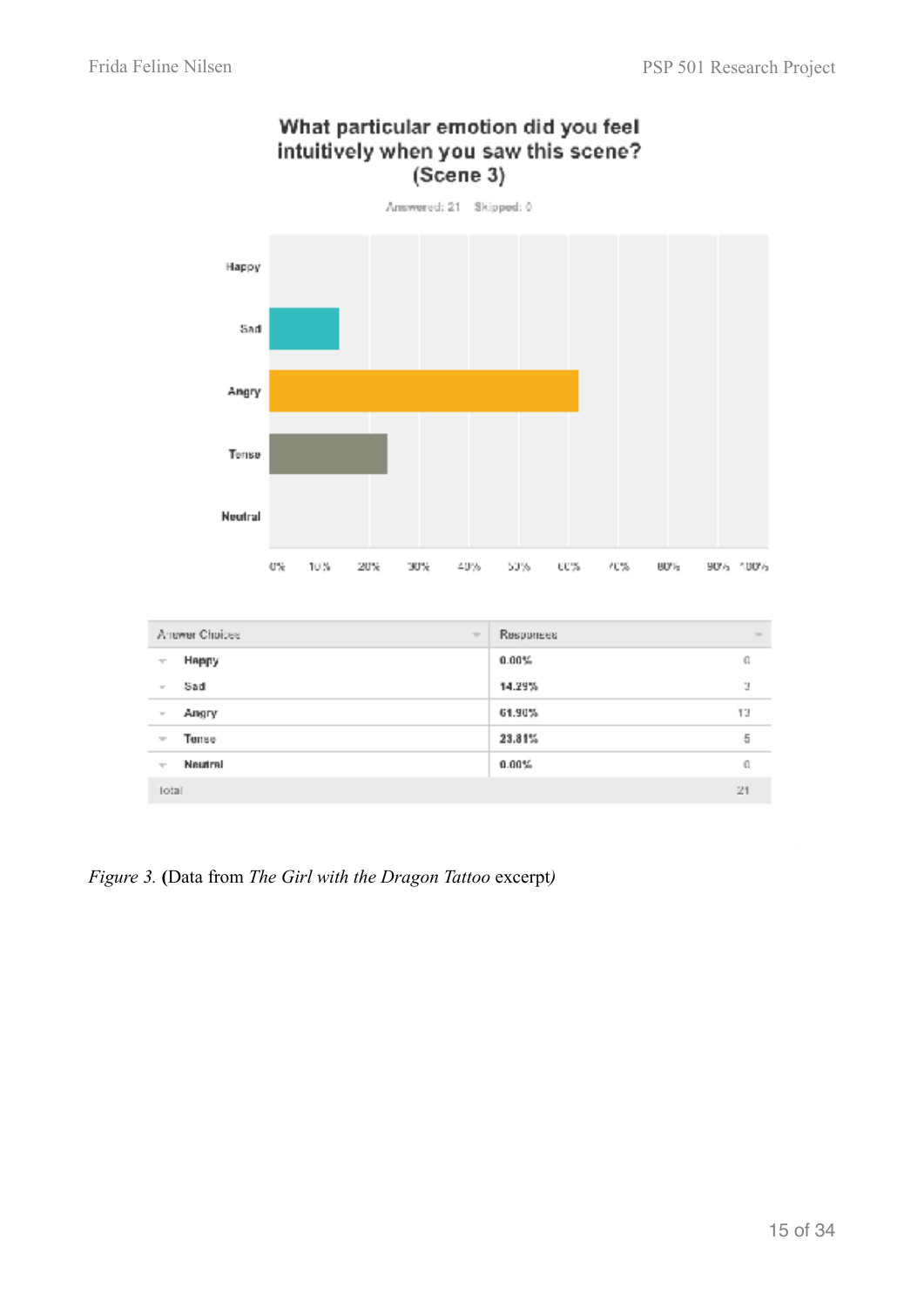

## What particular emotion did you feel intuitively at the end of this scene? (Scene 4)

|                             | Answer Choices<br>$\overline{\phantom{a}}$ | Responses. | $\sim$ |
|-----------------------------|--------------------------------------------|------------|--------|
| $\mathcal{C}$               | Нарру                                      | $0.00\%$   | o      |
| $\mathcal{C}^{\mathcal{C}}$ | Sad                                        | $0.00\%$   | U      |
| $\overline{\phantom{a}}$    | Angry                                      | $0.00\%$   | 0      |
| $\overline{\phantom{a}}$    | Tanse                                      | 100.00%    | 21     |
| $\overline{\phantom{a}}$    | Neutral                                    | $0.00\%$   | O      |
| Total                       |                                            |            | 21     |

*Figure 4.* (Data from the *Signs* excerpt*)*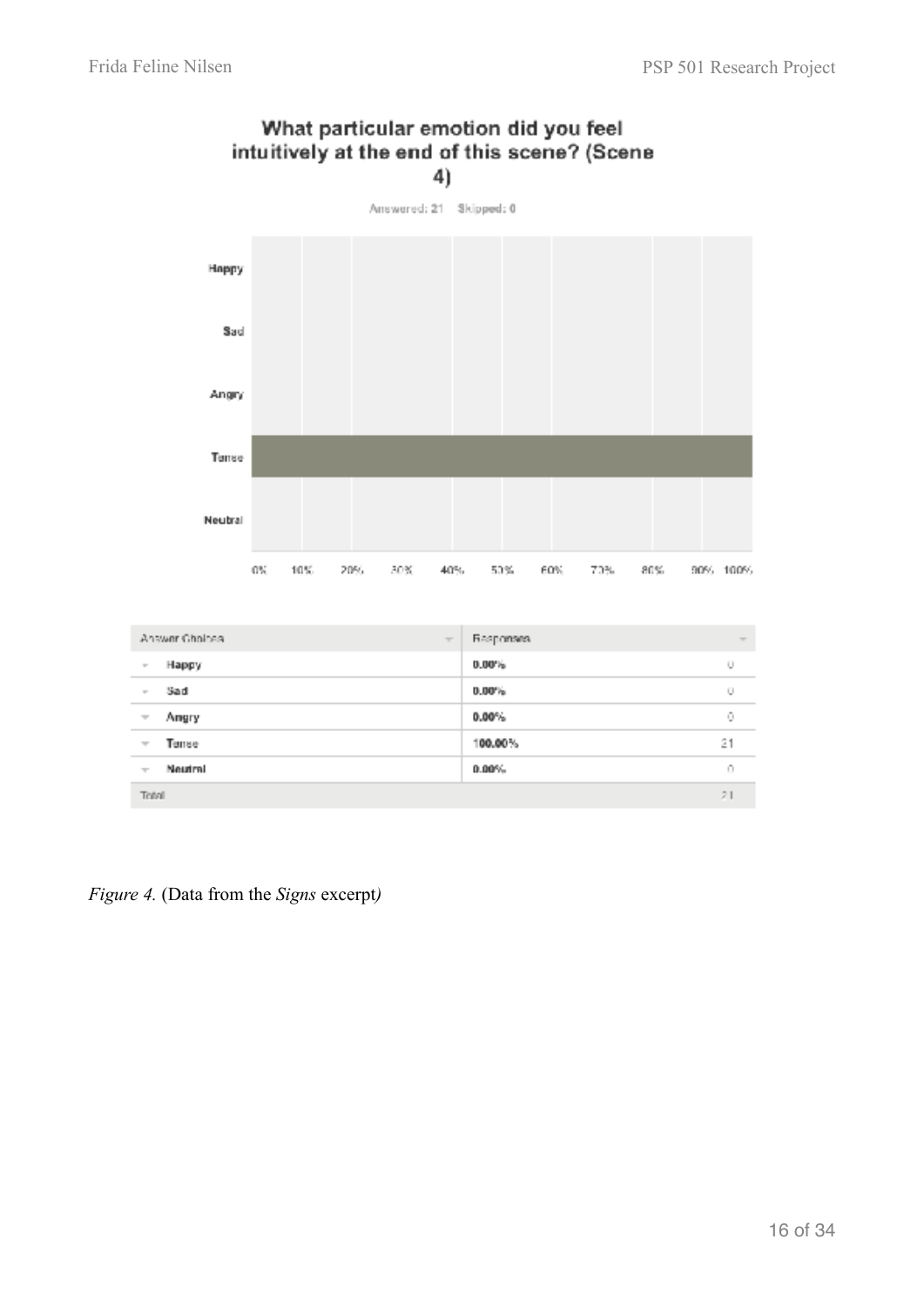

*Figure 5.* (Data from the *Gladiator* excerpt)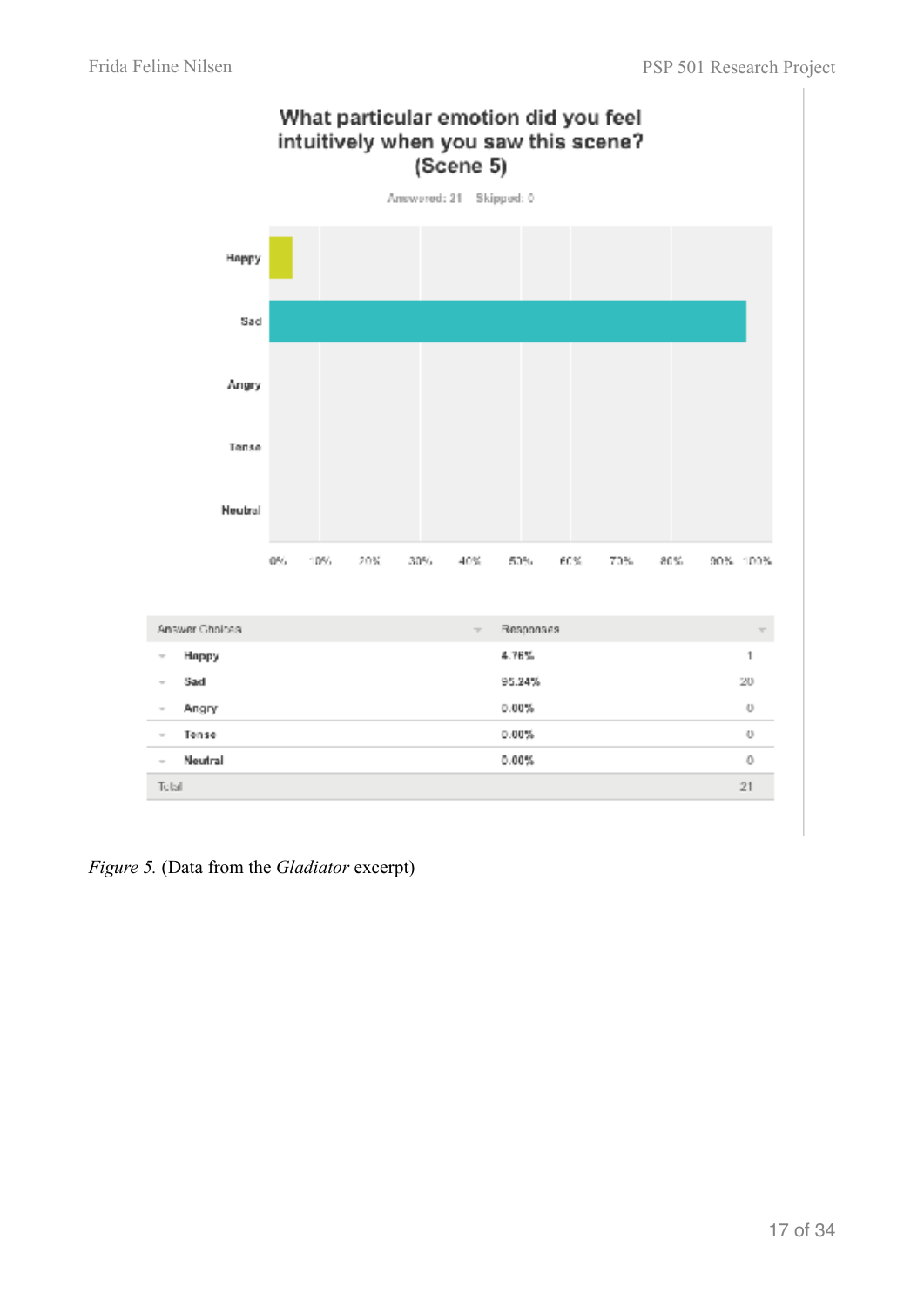#### **DISCUSSION**

The results gathered from the survey confirms the hypothesis that music in film is affecting the emotions of spectators. However, this study also shows that some participants experienced emotions individually from one another.

*Figure 3* shows that 95% of the participants experienced the music in scene one from the movie *Amelie* as happy. According to Rogers, N. (2010), this is the view of the film reviewers also. However, one of the onlookers chose neutral as perceived emotion. One can only draw a conclusion to why that one person felt neutral to a scene so clearly staged. Perhaps the spectator miss someone he or she loves, and instead of feeling happy this person get drawn into a pattern where he / she does not know quite what to think and therefore chose neutral as perceived emotion. Yann Tiersen's use of accordions and harpsichord in the selected excerpt expresses happiness and romanticism (Roger, 2011). It is difficult to understand how Tiersen's music combined with the scene where an in love couple driving scooter in the streets of Paris, smiling to each other can be interpreted as neutral. One theory could be that this person focused more on the actual scene instead of the music.

It ought to be noticed that participants appeared to have difficulty in understanding the concept of Tense as emotion. Conceivable disarray or misunderstanding of the emotion may be responsible for the varied results in *Figure 2.* Steven Price's score "Aningaaq" for the second excerpt in the movie *Gravity,* sounds like waking from a dream (Southall, J. 2013). The score utilises light F-major repeating pad chords with many subtleties implementing the outcome of the sound. The pad chords later followed by strings expresses a balance between despair and hope. This emotional contrast may be one hypothesis why the participants have chosen such different responses to this question.

*Figure 3* also shows participants experiencing various reactions after seeing excerpt three. Reznor and Ross's use of unusual percussion combined with low pitched synth sounds and weird noises underline the emotional content of the utilised scene from the movie *The Girl with the Dragon Tattoo* (Ryan, 2012). Studies have demonstrated that particular human facial expression and body language can also induce strong emotional reactions in viewers (Cohen, 2011). One can conclude that the drastic facial expressions and body language of the victim is the reason why 62% of the participants interpreted excerpt three as angry. However, Tan (1998) proposed that sympathy is viewed as the essential empathic emotion allowing an audience to draw in with the characters on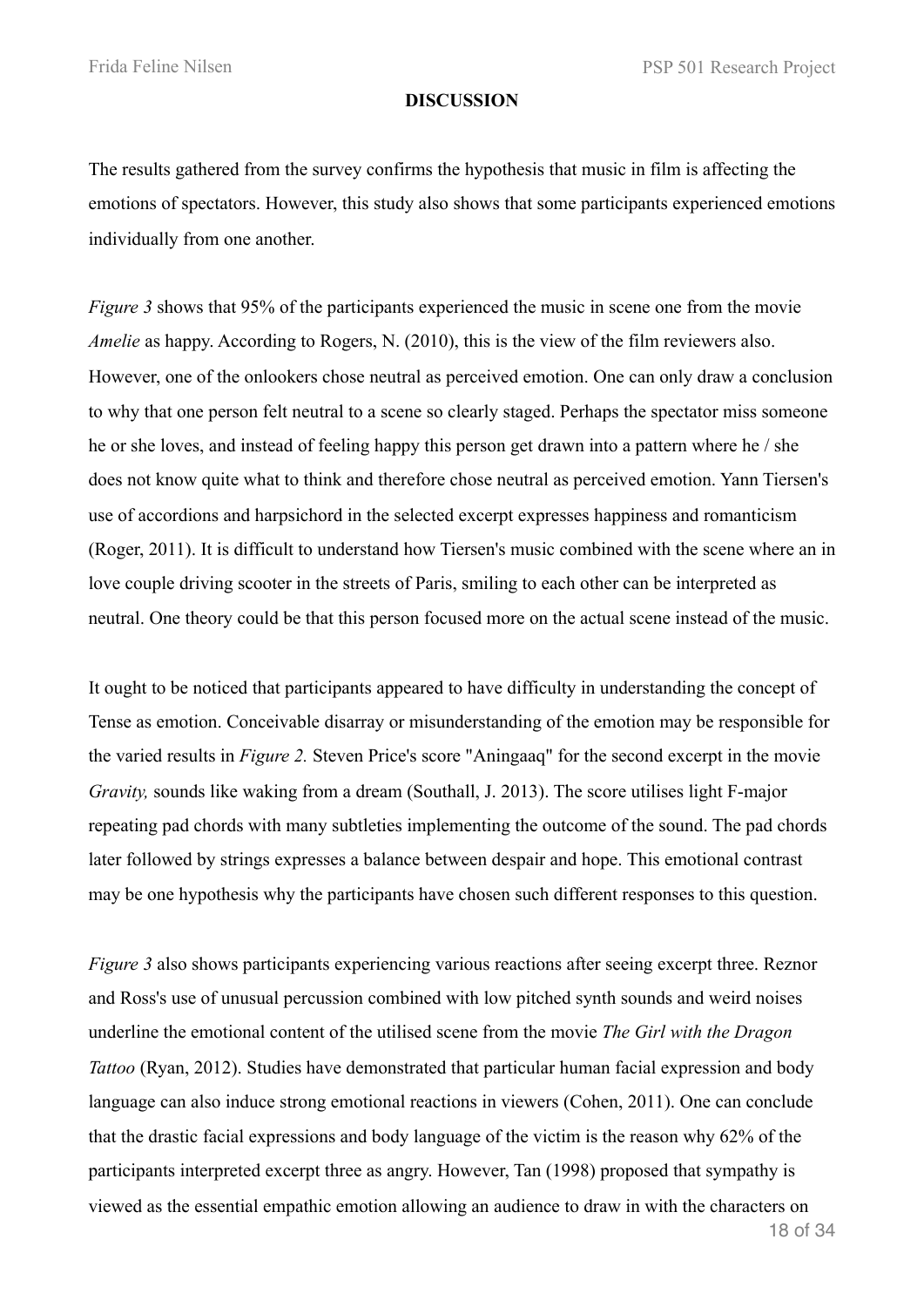screen. This proposal led to another theory why 15% of the participants chose sad as perceived emotion after watching the same excerpt.

As previously mentioned, F*igure 2* shows that it appears to be troublesome for some viewers to understand the feeling tense in excerpt two. However, the results in *Figure 4* shows that 100% of the participators understood the meaning of tense as an emotion in the chosen excerpt from the movie *Signs.* Howard's score for the Brazilian video scene is separated into two parts, before and after the Alien has appeared in the video (Heine, 2016). The first cue is a blend of low strings with a melodic clarinet and a Viola line. The horns and the upper strings in cue two ads dissonance to the sound and this can be seen at what makes fear in the spectator. Another part that is proposed to create tension and fear in the spectator is the dynamically increasing volume towards the end of the scene, when the Alien shows up on the screen. Unseen perils get reinforced though the score for excerpt four. The viewers' can't see any danger, but the music reminds the spectators that its there.

Imagine if the original score for excerpt four was replaced by Vangelis's romantic jazz song "One More Kiss, Dear" from the movie *Blade Runner.* This would have totally changed the emotional tone of the scene, and it is believed that the response from the spectators would be peaceful rather than scared and tense. If the film producer chose the mentioned romantic song for the selected scene instead of the original score composed by Howard, it is most likely to think that the viewers' would have thought it to be a normal birthday party. The use of Vangelis's score instead of Howard's, would most likely have lead the onlookers to think that the children hurried to the window to get a glance at the cake, one would not have expected to see an alien in the garden. Having said this, Howard's score seems to induce a condition of suspense or even fear. It is believed that the film would have lost its ability to pass on dread and terror, without the music.

*Figure 5* shows that 95% of the participants felt sad as perceived emotion after watching excerpt five. According to Ainsworth (2015) she emphasised that the music that underscores Maximus' death deliberately makes the viewers' feel emotionally sad. Hans Zimmer's heroic soundtrack "Honor Him" is set to a slow tempo and is low in pitch, and this together with soft legato strings is believed to be one reason why so many felt tenderness and sadness. The main theme is introduced after Maximus's death along with the enchanting voice of Lisa Gerrard. The chords together with slow tempo soft strings, signifies his heroic sacrifice. According to Ainsworth (2015) she also believes that this piece of music is what makes the spectators feel emotional.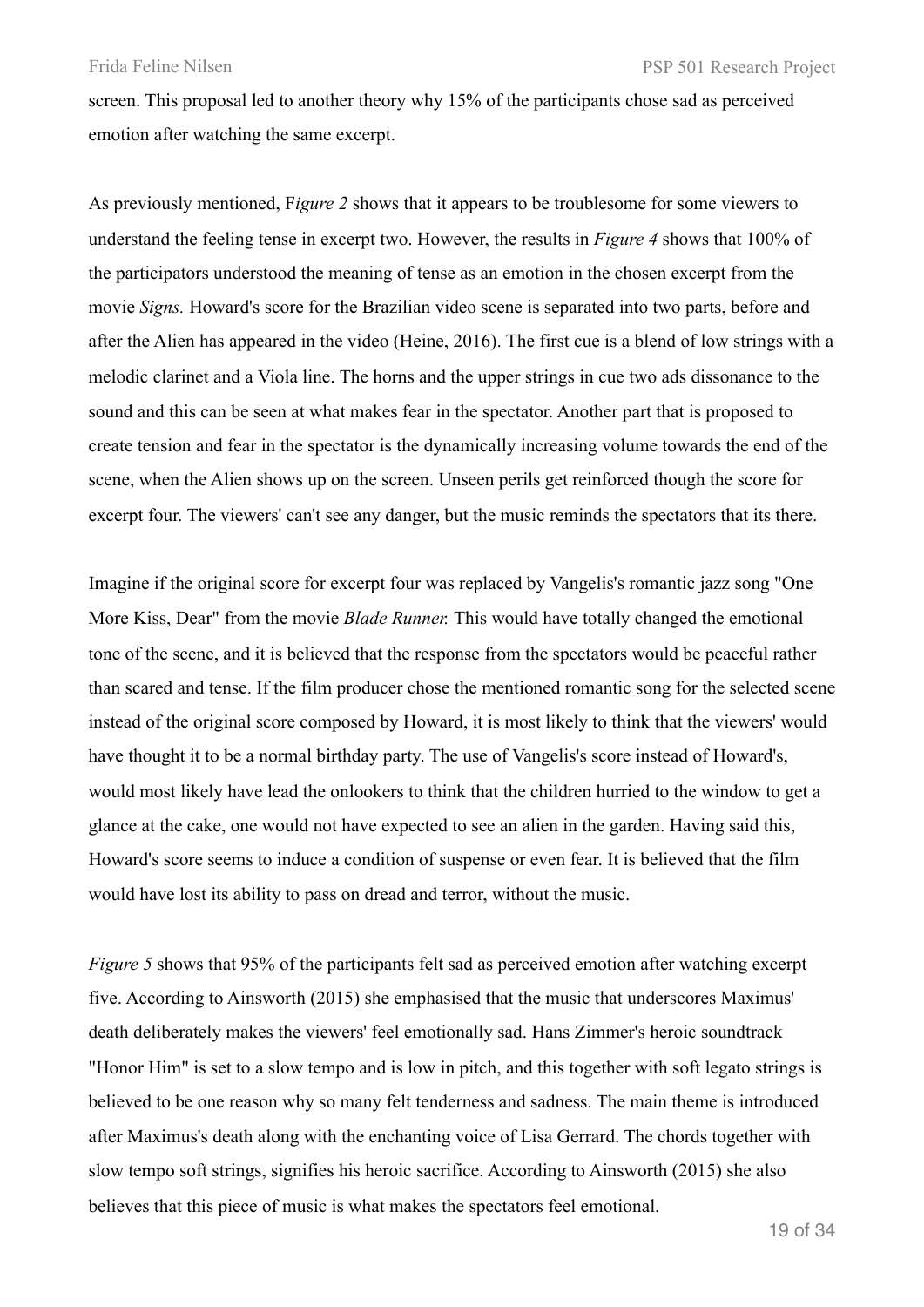When Maximus's corps is conveyed a huge brass section is introduced to the dynamically increasing string section and this give a feeling of a greater texture. However, *Figure 5 also* shows that one person out of twenty-one felt happy as perceived emotion after watching excerpt five*.* Ainsworth (2015) proposes that the soundtrack in Maximus' death scene have affect on the overall emotion of the scene. The music makes the viewers' feel sad, but also emotionally satisfying, considering that Maximus got to be with his family again. This can be one philosophy why this one person felt happy as perceived emotion.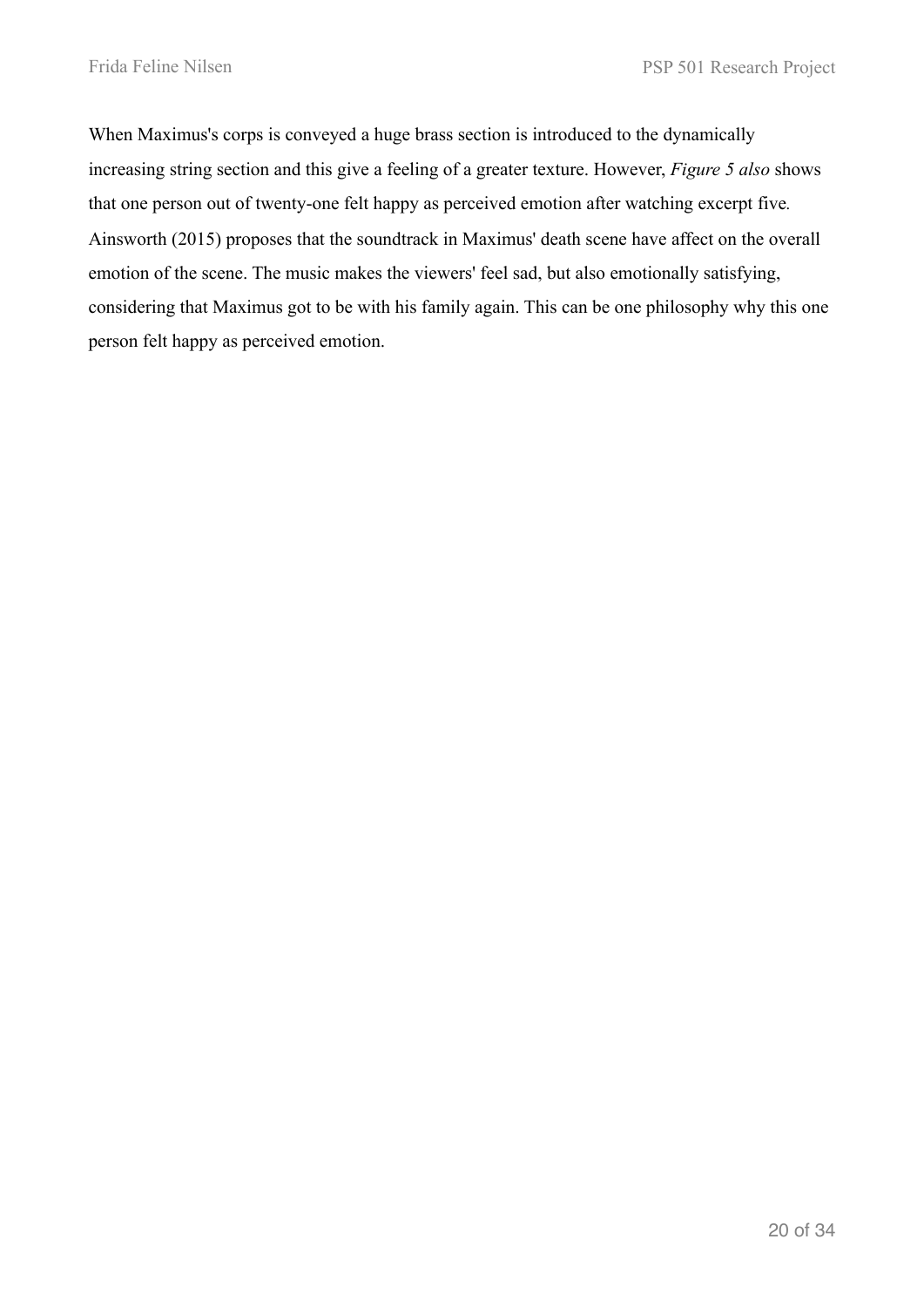#### **CONCLUSION**

By investigating the issue through literature review and a small scale quantitative analysis, it is clear that film producers' choice of music affect the viewers' emotions. In exploring this, the thesis has also discovered that people do perceive emotions differently in terms of music combined with visuals. Quay (2007) argues that the emotions that an individual encounters are specifically identified with the way that that specific individual perceives the music. Further research shows that various composition techniques such as pitch, velocity, tempo, tonality and dynamics seems to play a huge role in how people actually perceive emotions in music. These variables can increase the feeling of calmness or tension. Facial expressions and body language in film also seems to have an important impact on viewers' emotions.

Further investigation has shown that music itself has the power to evoke different emotions in spectators such as sadness, joy, tension, fear, anger, neutralism, romanticism and more. However, people do not necessarily experience the same emotions. One can conclude that music can be seen to create certain emotions depending on how people hear it. If a person relate a specific piece of music to an occurrence or a tragedy experienced in life, then every time the person hear that specific song it will revive the same feeling of melancholy.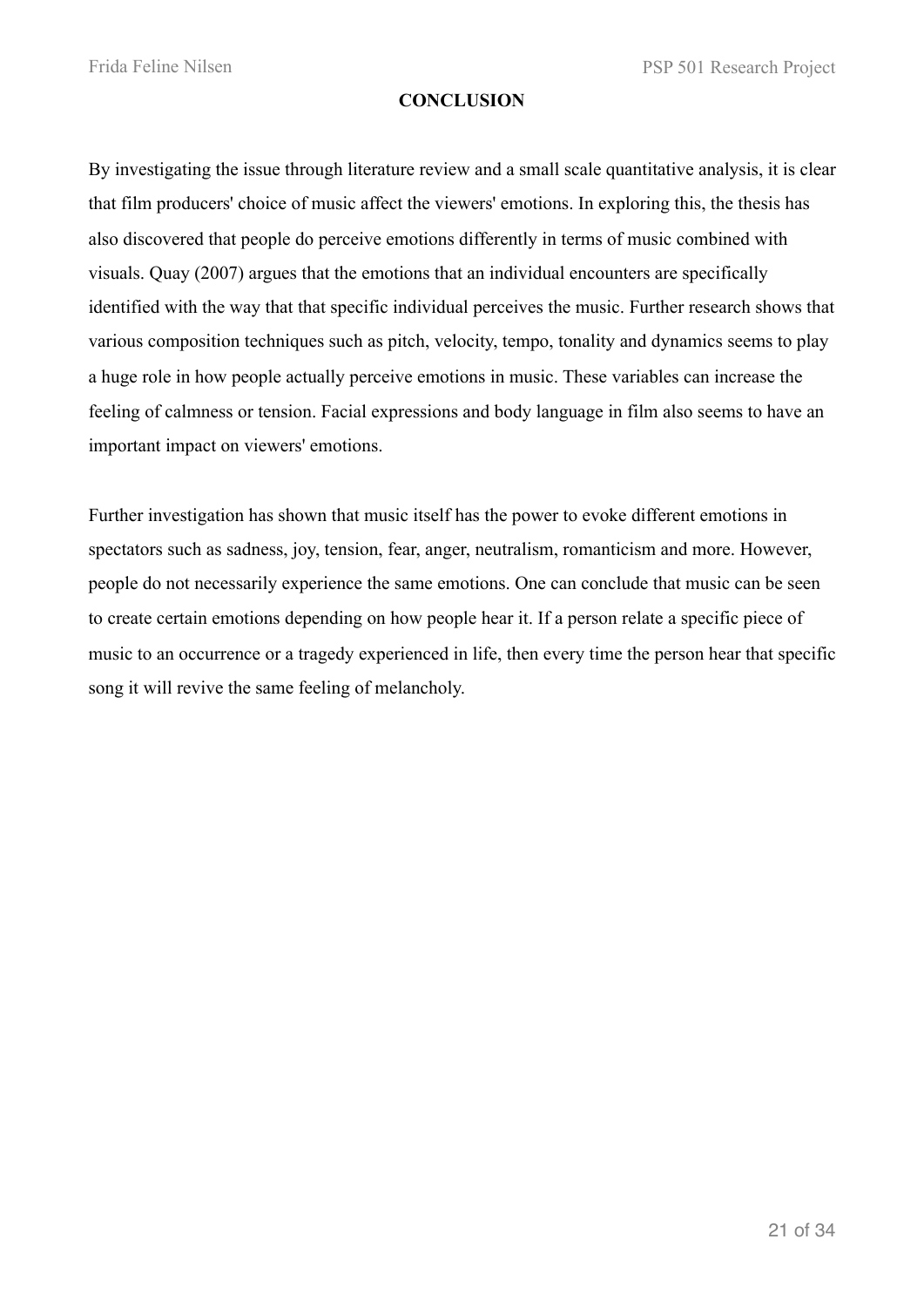#### **REFERENCES**

Annabel J. Cohen. 2000. Music as a source of emotion in film. [ONLINE] Available at: http://rhythmcoglab.coursepress.yale.edu/wpcontent/uploads/sites/5/2014/10/Music-as-a-Source-of-Emotion-In-Film.pdf. [Accessed 19 September 2016].

Bailey Ainsworth. 2015. Gladiator music analysis . [ONLINE] Available at: https://prezi.com/oyhunidkbn8w/gladiator-musicanalysis-music-assessment/. [Accessed 19 September 2016].

Cohen, A. J. (2001). Music as a Source of Emotion in Film. In P. Juslin and J. Sloboda (Eds.) Music and Emotion: Theory and Research (p. 249-272). Oxford: Oxford University Press.

Film Music by Aaron Copeland. 2016. Film Music by Aaron Copeland. [ONLINE] Available at: http://puffin.creighton.edu/fapa/ Bruce/0New%20Film%20as%20Art%20webfiles/all%20texts%20and%20articles/film\_music\_by\_\_aaron\_copeland.htm. [Accessed 21 November 2016].

Helen Stewart. 2013. How do film-makers manipulate our emotions with music?. [ONLINE] Available at: http://www.bbc.co.uk/arts/ 0/24083243. [Accessed 19 September 2016].

Kathryn Kalinak, 2010. Film Music: A Very Short Introduction. 1 Edition. Oxford University Press.

Kyrre Tromm Lindvig. 2003. Filmmusikk som bærer av ideologisk retorikk, eksemplifisert i Dirty Harry. [ONLINE] Available at: http://www.ballade.no/sak/groovy-fascisme-filmmusikk-som-baerer-av-ideologisk-retorikk-eksemplifisert-i-dirty-harry/. [Accessed 19 September 2016].

Psycho (1960). 2016. Psycho (1960). [ONLINE] Available at: http://www.filmsite.org/psyc.html. [Accessed 30 September 2016]

Rensis Likert, "A Technique for the Measurement of Attitudes," Archives of Psychology, 1932, Vol. 140, No. 55. revolvy.com. 2006. Music and emotion . [ONLINE] Available at: http://www.revolvy.com/main/index.php? s=Music+and+emotion&item\_type=topic. [Accessed 19 September 2016].

Robin Hoffmann. 2016. 12. What is the function of film music? | Robin Hoffmann - Composer - Orchestrator - Arranger. [ONLINE] Available at: http://www.robin-hoffmann.com/tutorials/guide-to-working-with-a-film-composer/12-what-is-the-function-of-filmmusic/. [Accessed 21 November 2016].

Suzanne van Rooyen. 2011. FILM, MUSIC AND INDUCED MIXED-EMOTION. [ONLINE] Available at: https://jyx.jyu.fi/dspace/ bitstream/handle/123456789/36545/URN:NBN:fi:jyu-2011081211229.pdf?sequence=1. [Accessed 23 September 2016].

Trueherostudio.com. 2016. Using Music to Heighten Emotion of a Film. [ONLINE] Available at: http://trueherostudio.com/producerblog/using-music-to-heighten-emotion-of-a-film. [Accessed 19 September 2016].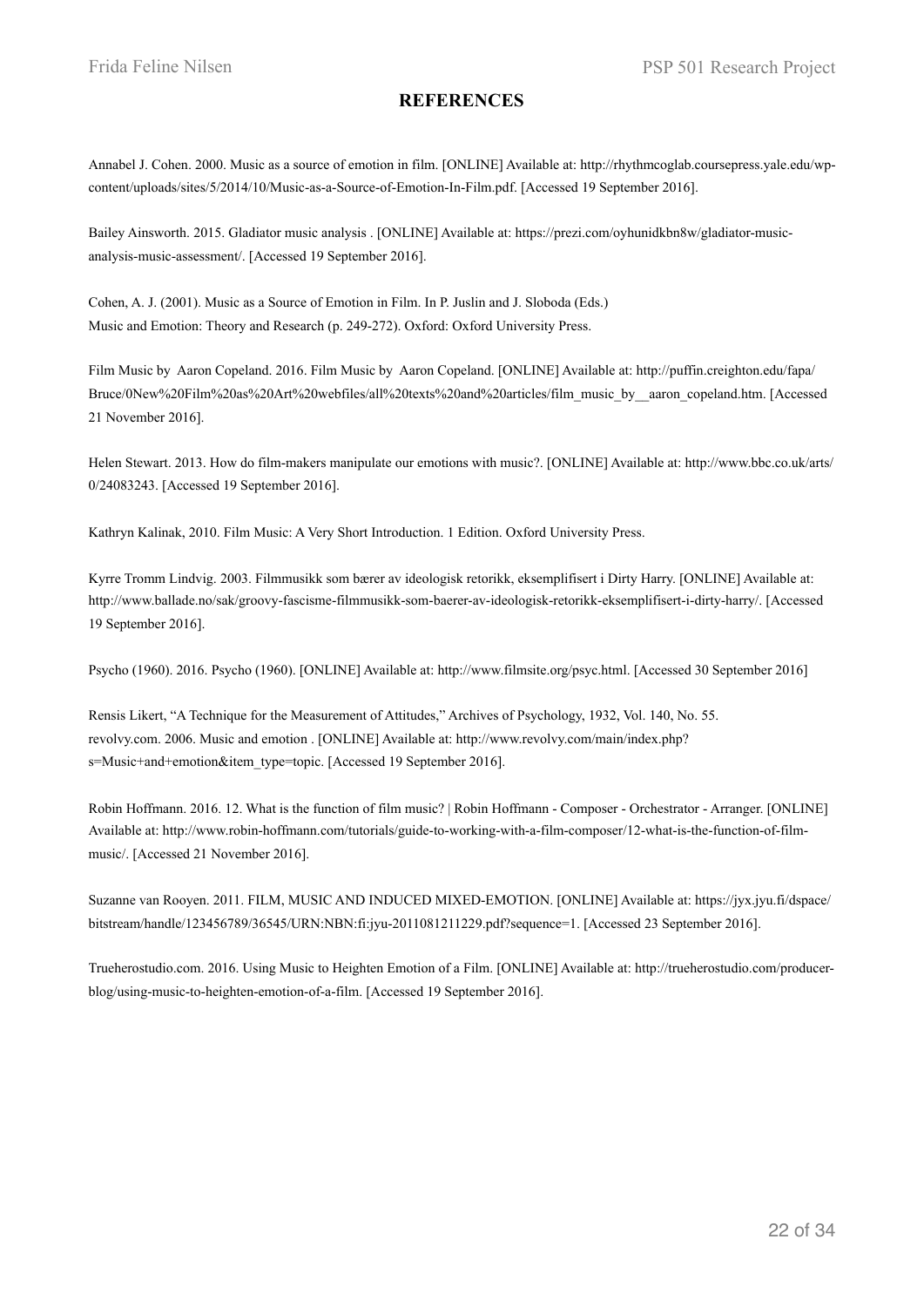#### **Bibliography**

Bell, J.B, 2010. Doing Your Research Project: A Guide For First-Time Researchers . 6th ed. United Kingdom: Judith Bell.

Ventura, D.V, 2010. Film Music: In Focus . 2nd ed. London, United Kingdom: David Ventura.

Dr Alan Watson. 2014. Music and emotional manipulation at the movies. [ONLINE] Available at: http://www.cardiffsciscreen.co.uk/ article/music-and-emotional-manipulation-movies. [Accessed 19 September 2016].

Google Books. 2016. Music as Image: Analytical Psychology and Music in Film - Benjamin Nagari - Google BÂ ker. [ONLINE] Available at: https://books.google.co.uk/books?

id=R8MBCgAAQBAJ&pg=PA81&lpg=PA81&dq=Aaron+Copland+give+5+ways+the+score+serves+the+screen.&source=bl&ots= LuuX5VqjvS&sig=jaePWCHN1OquCrHb0C0ty95Akow&hl=no&sa=X&ved=0ahUKEwi5kY22s7DPAhUpLcAKHWYJAhAQ6AE IQjAE#v=onepage&q=Aaron%20Copland%20give%205%20ways%20the%20score%20serves%20the%20screen.&f=false. [Accessed 27 September 2016].

Helge Ridderstrøm. 2016. Filmmusikk og filmlyd. [ONLINE] Available at: http://edu.hioa.no/helgerid/litteraturogmedieleksikon/ filmmusikk\_og\_lyd.pdf. [Accessed 19 September 2016].

Hilary Schaefer. 2014. Emotion and the Film Scores. [ONLINE] Available at: http://www.e-filmmusic.de/article1.htm. [Accessed 19 September 2016].

Joe Hanson. 2013. Why Do Things Sound Scary?. [ONLINE] Available at: http://filmsound.org/articles/horrorsound/ horrorsound.htmhttps://www.youtube.com/watch?v=1JAym6-h4RE. [Accessed 31 August 2016].

Rob Parke, Elaine Chew, Chris Kyrikakis. 2001. Quantitative and Visual Analysis of the Impact of Music on Perceived Emotion of Film . [ONLINE] Available at: http://citeseerx.ist.psu.edu/viewdoc/download?doi=10.1.1.98.9799&rep=rep1&type=pdf. [Accessed 19 September 2016].

Roy M. Pendergast, 1992. Film Music: A Neglected Art. 2nd Edition. W. W. Norton & Company.

Snap Surveys Blog. 2016. Difference between Qualitative Research vs. Quantitative Research. [ONLINE] Available at: http:// www.snapsurveys.com/blog/what-is-the-difference-between-qualitative-research-and-quantitative-research/. [Accessed 08 October 2016].

Sound Effects in Science Fiction and Horror Films. 2016. Sound Effects in Science Fiction and Horror Films. [ONLINE] Available at: http://filmsound.org/articles/horrorsound/horrorsound.htm. [Accessed 30 September 2016].

The Beat: A Blog by PremiumBeat. 2016. The Undeniable Emotional Impact of Music in Film. [ONLINE] Available at: http:// www.premiumbeat.com/blog/the-undeniable-emotional-impact-of-music-in-film/. [Accessed 27 September 2016].

Using Music to Heighten Emotion of a Film . 2016. Using Music to Heighten Emotion of a Film . [ONLINE] Available at: http:// trueherostudio.com/producer-blog/using-music-to-heighten-emotion-of-a-film. [Accessed 26 September 2016].

Psycho (1960). 2016. Psycho (1960). [ONLINE] Available at: http://www.filmsite.org/psyc.html. [Accessed 30 September 2016].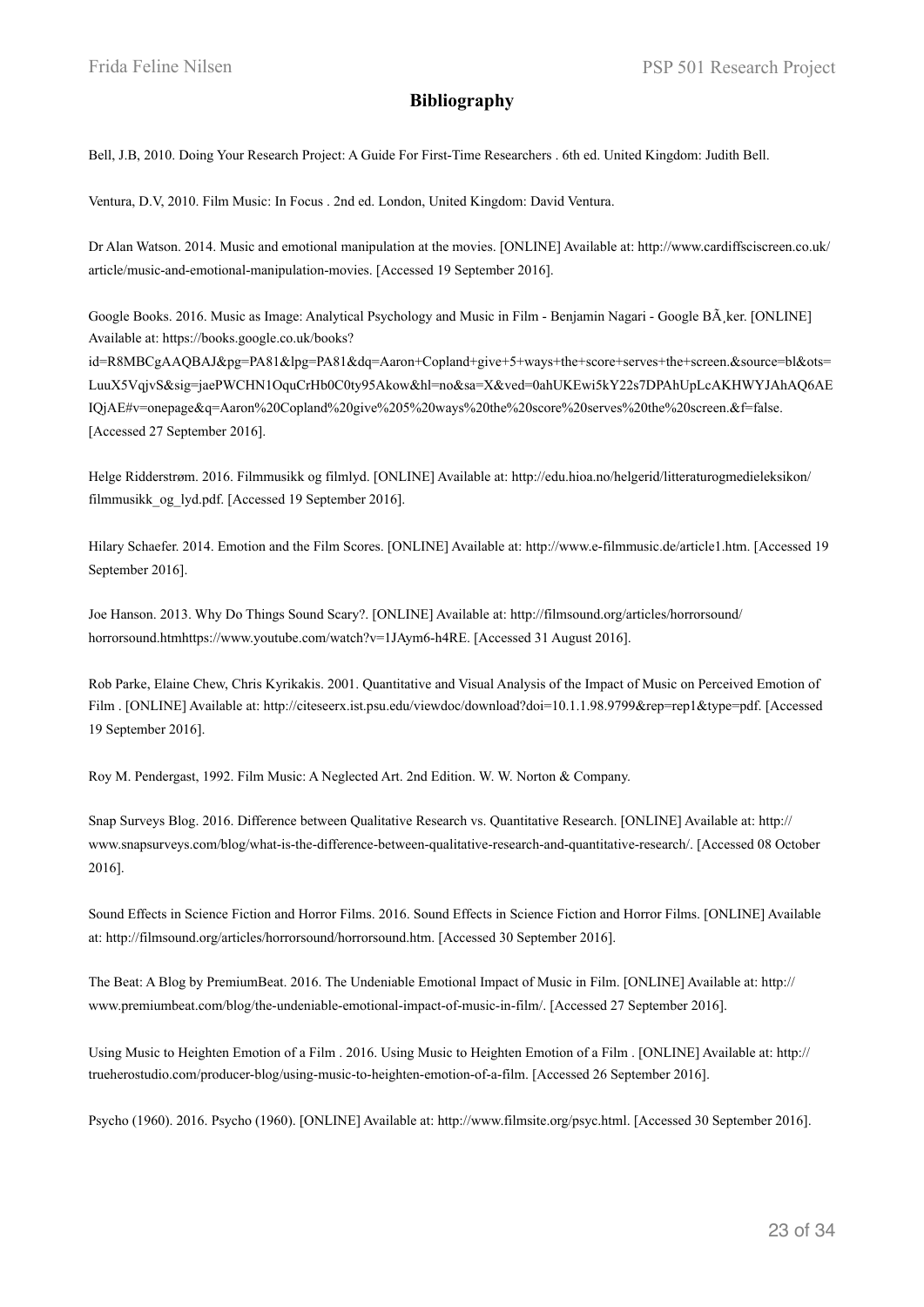# **Appendix A**

Stated below is a list of the film music excerpts utilised in this research project and the proposed emotional characterisation of every excerpts.

| <b>Emotion</b> | <b>Name of Film</b>             |
|----------------|---------------------------------|
| Happy          | Amélie                          |
| Sad            | Gladiator                       |
| Angry          | The Girl with the Dragon Tattoo |
| Tense          | Signs                           |
| Neutral        | Gravity                         |

| Film                                  | Descriptoin                                                             |
|---------------------------------------|-------------------------------------------------------------------------|
| Amélie                                | A couple driving on a motorcycle                                        |
| <b>Gravity</b>                        | A woman undressing her astronaut suit in a space shuttle in Space       |
| Signs                                 | Man watching a disturbing footage on the news in terms of Aliens        |
| The Girl With<br>The Dragon<br>Tattoo | Man rapes a woman wie her hands and legs are tied with ropes to the bed |
| Gladiator                             | A heroic man dies in the Colosseum                                      |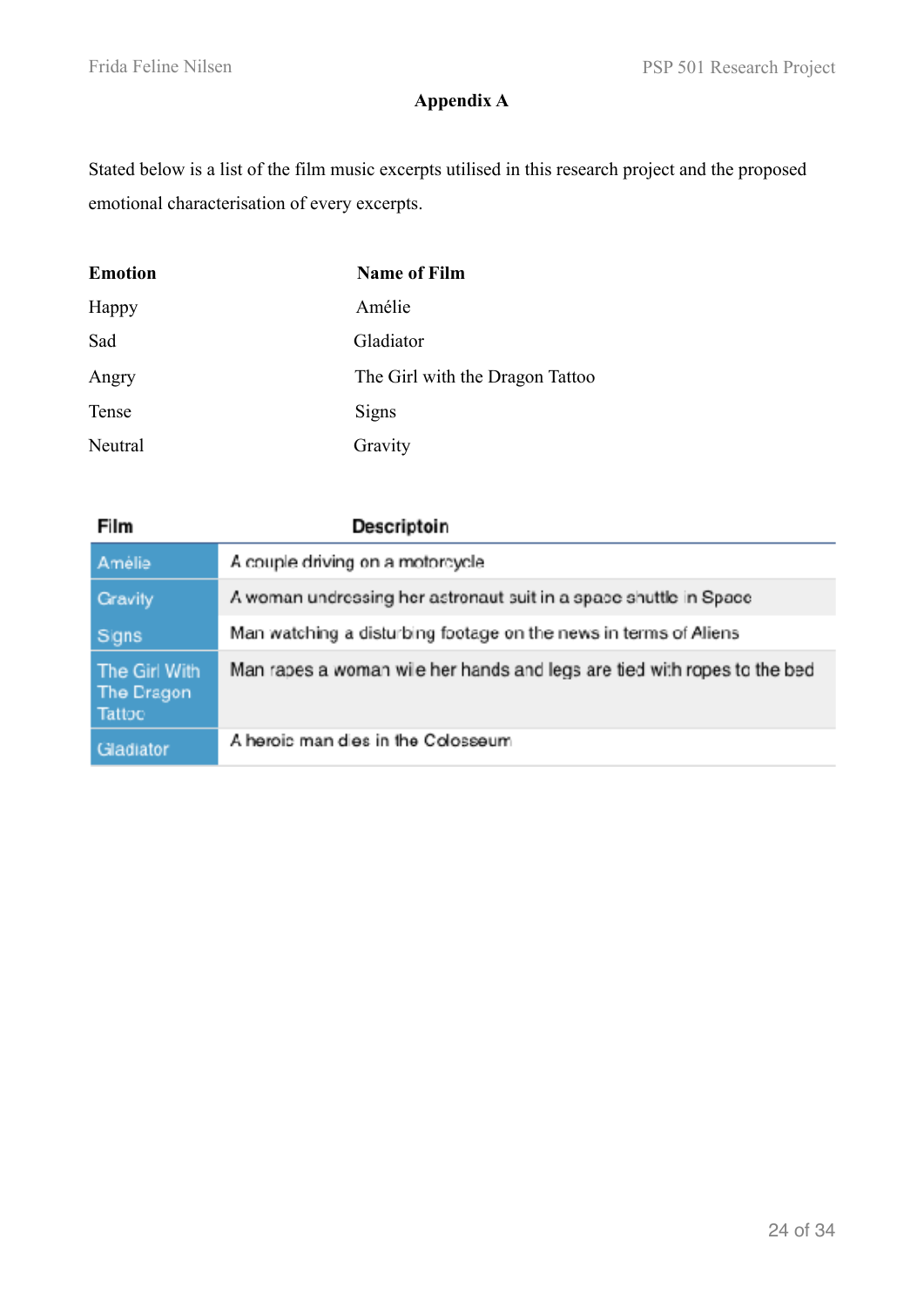# **Appendix B**

**Link to survey:** https://www.surveymonkey.co.uk/r/5CL92SH

**Link to the 5 film excerpts (Vimeo):** https://vimeo.com/183327109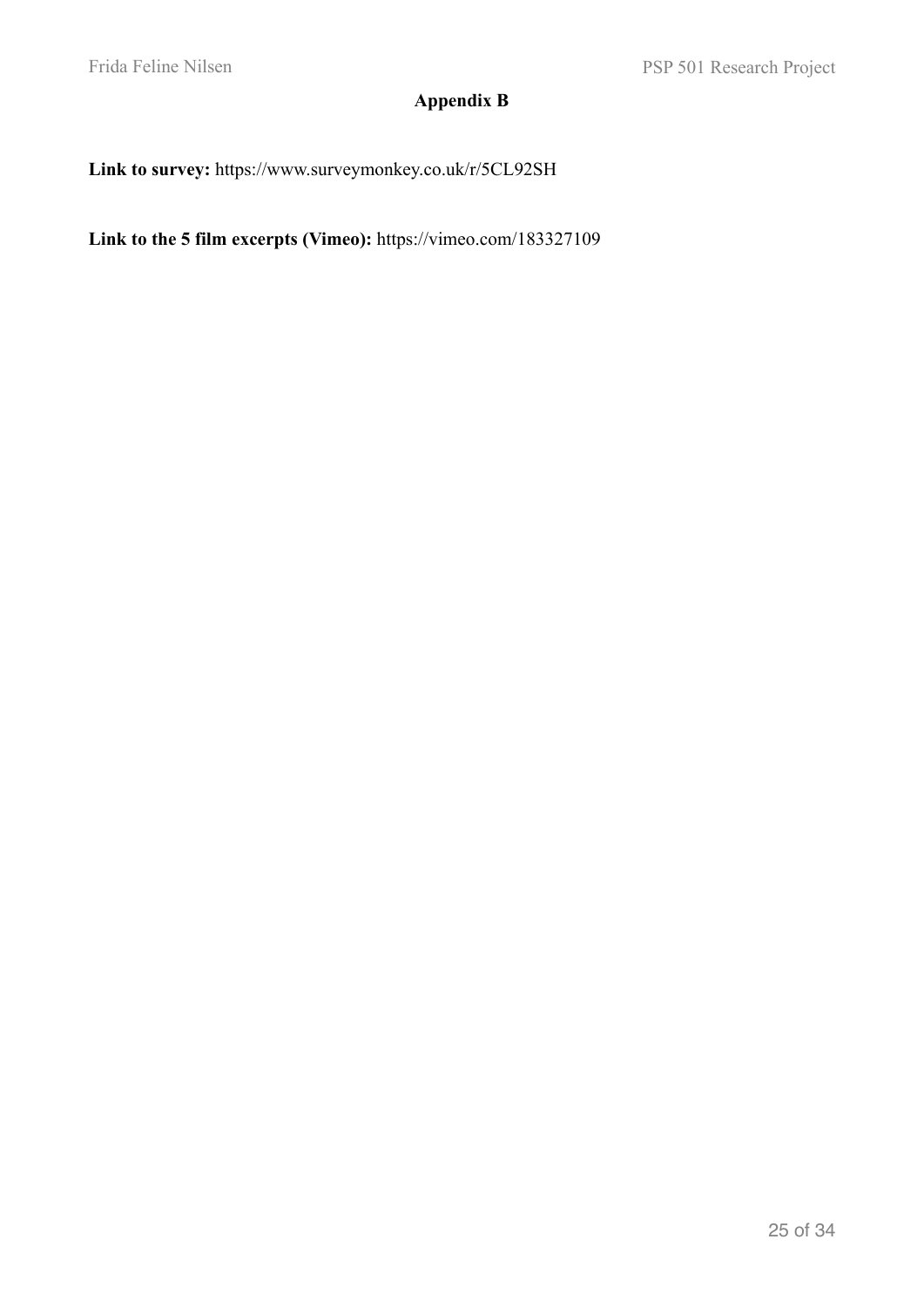### **Appendix C**

Below is an inclusion of the Raw Data collected from the online Survey.

It appears that one unknown participant decided to take the survey just days before due date. This

person has chosen neutral on each excerpt and therefore chooses the author not to take this

participant seriously or include him/her in the results section.



# What is your age group?

| Answer Choices              | <b>Hesponses</b>         |  |
|-----------------------------|--------------------------|--|
| $\sim$                      | $\overline{\phantom{a}}$ |  |
| $18 - 24$                   | 63.64%                   |  |
| $\sim$                      | 14                       |  |
| 25-29                       | з                        |  |
| $\sim$                      | 13.64%                   |  |
| $30 - 39$                   | $9.09\%$                 |  |
| $\overline{\phantom{a}}$    | 2                        |  |
| 40-54                       | 3                        |  |
| $\sim$                      | 13.64%                   |  |
| 55 or older                 | $0.00\%$                 |  |
| $\mathcal{C}^{\mathrm{an}}$ | D                        |  |
| Total                       |                          |  |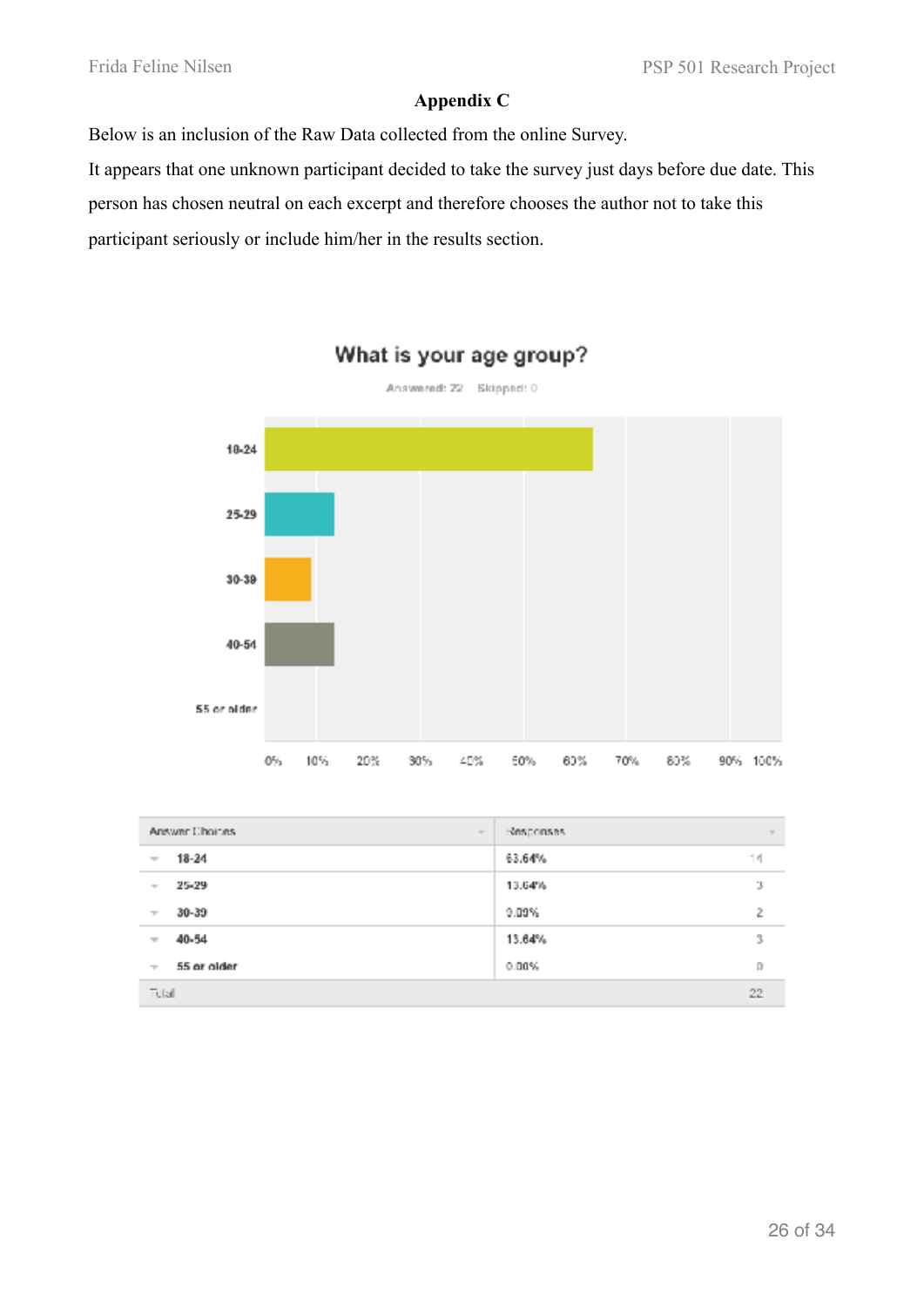

| Answer Dipless           | Hesponses.<br>$\overline{\phantom{a}}$<br>$\sim$ |
|--------------------------|--------------------------------------------------|
| Famala                   | 45.45%                                           |
| $\overline{\phantom{a}}$ | 11)                                              |
| Male                     | 54.55%                                           |
| $\overline{\phantom{a}}$ | 12                                               |
| lotal                    | 22                                               |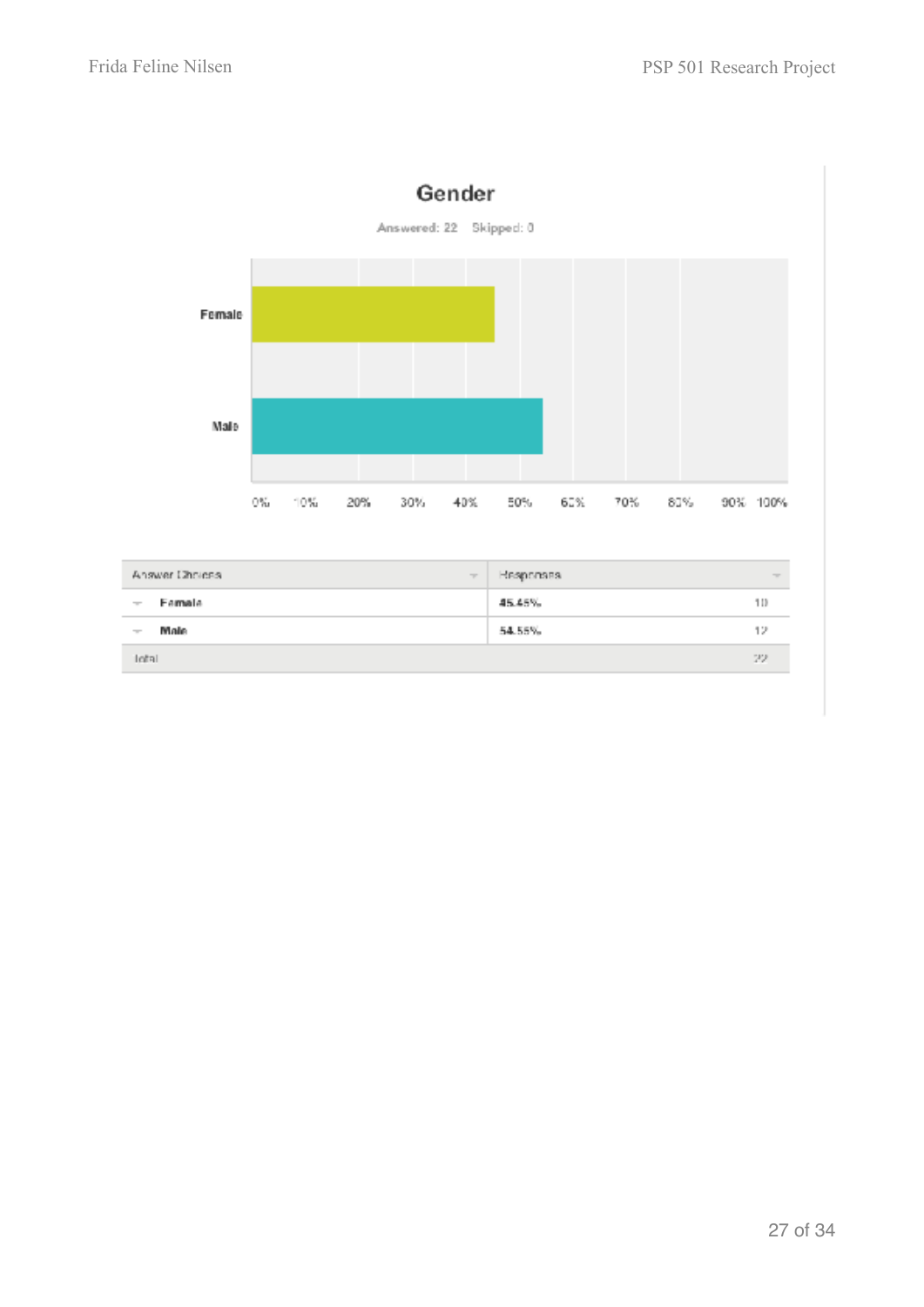## What particular emotion did you feel intuitively when you saw this scene?  $(S\acute{c}ene 1)$

Answered: 21 Skipped: 0 Happy Sad Angry Tense Neutral 40% 90% 100%  $0\%$ 10% 20% 30% 60% 80% 70% 80%

| Answer Choicae                      | Responses<br>$\frac{1}{2}$ | $\sim$ |
|-------------------------------------|----------------------------|--------|
| Happy<br>$\overline{\phantom{a}}$   | 95.24%                     | 20     |
| Sad<br>w                            | 0.00%                      | D      |
| Angry<br>$\overline{\nu}$           | $0.00\%$                   | o      |
| Tense<br>$\overline{\phantom{a}}$   | $0.00\%$                   | 0      |
| Neutral<br>$\overline{\mathcal{M}}$ | 4.76%                      |        |
| <b>Tatal</b>                        |                            | $2^+$  |

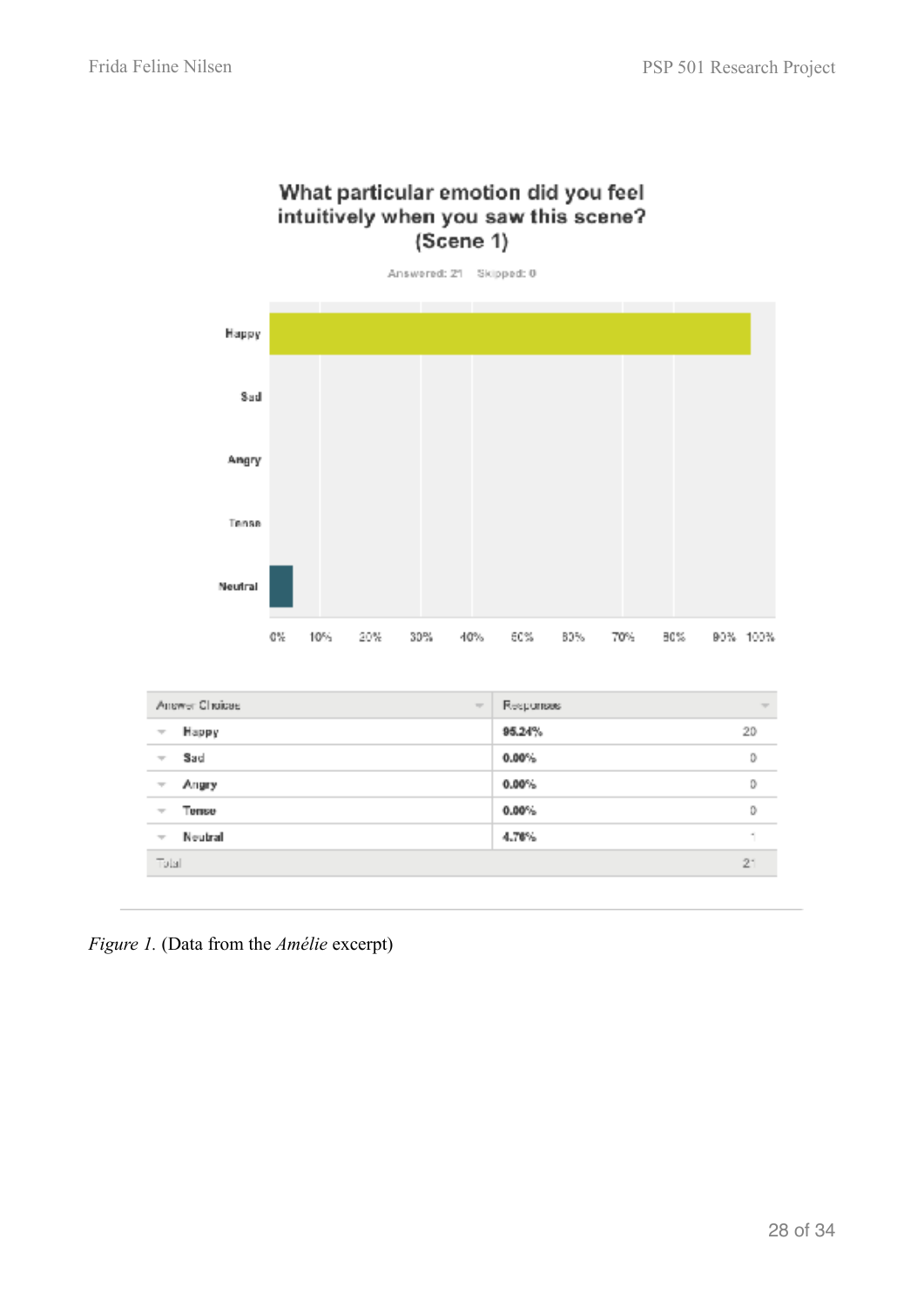



| Answer Choices           | <b>Responses</b> |
|--------------------------|------------------|
| $\sim$                   | $\sim$           |
| Happy<br>$\equiv$        | 4.76%            |
| Sad                      | 3                |
| $\equiv$                 | 14.29%           |
| Tense                    | Б.               |
| $\overline{\phantom{a}}$ | 28.57%           |
| Angry                    | 0.00%            |
| $\sim$                   | $\Omega$         |
| Neutral                  | 11               |
| $\sim$                   | 52.38%           |
| Ictal                    |                  |

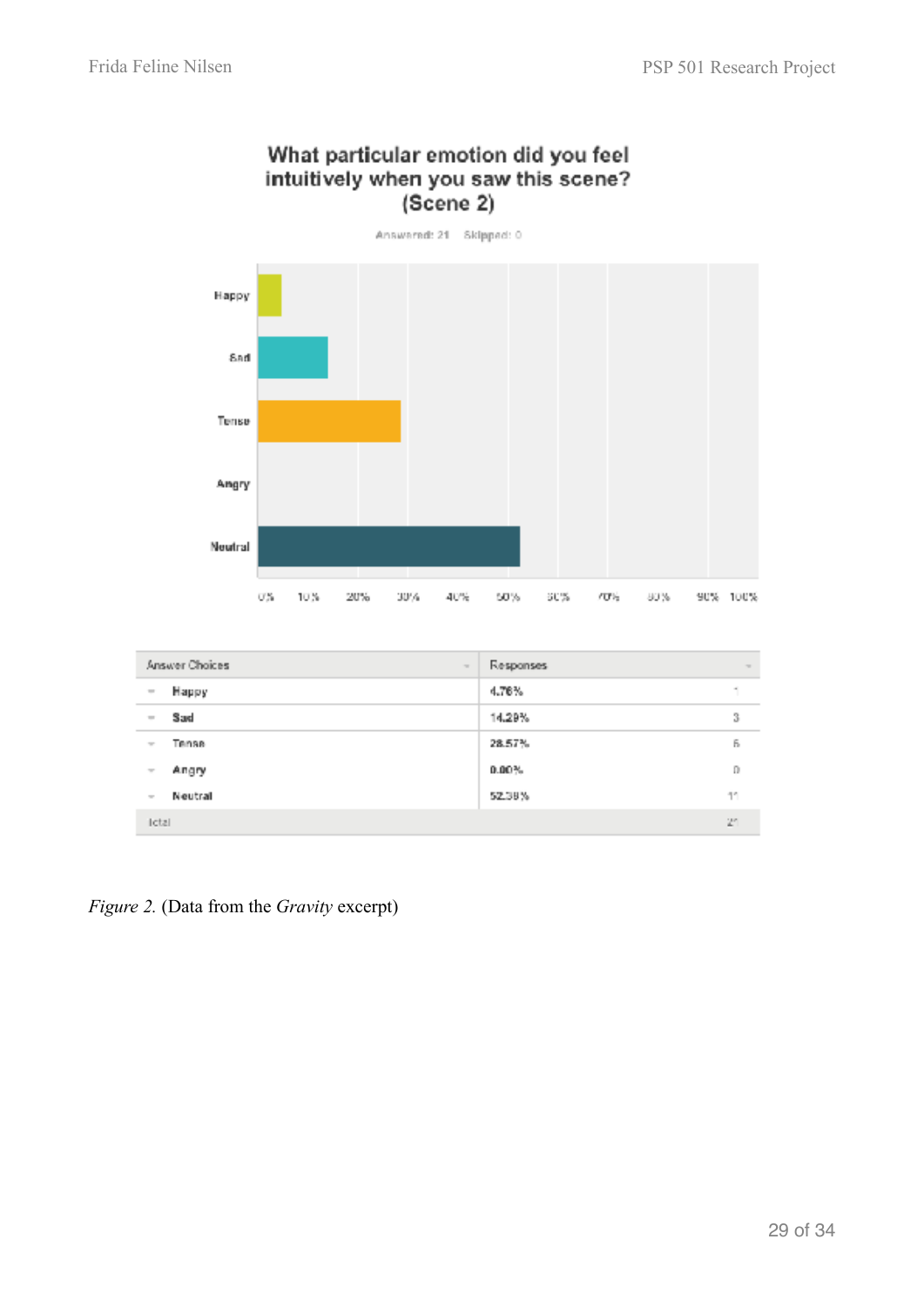

## What particular emotion did you feel intuitively when you saw this scene?  $(Scene 3)$

| Amower Choices              | Responses |
|-----------------------------|-----------|
| $\overline{\phantom{a}}$    | $\sim$    |
| Нарру                       | 0.00%     |
| $\mathcal{T}$               | ı0        |
| Sad                         | 14.29%    |
| $\sim$                      | э         |
| Angry                       | 61.90%    |
| $\mathcal{C}^{\mathcal{C}}$ | 13        |
| Tense                       | 5         |
| $\overline{\phantom{a}}$    | 23.81%    |
| Neutral                     | 0.00%     |
| $\overline{\phantom{a}}$    | ı0        |
| <b>lotal</b>                | 21        |

*Figure 3.* (Data from *The Girl with the dragon tattoo* excerpt)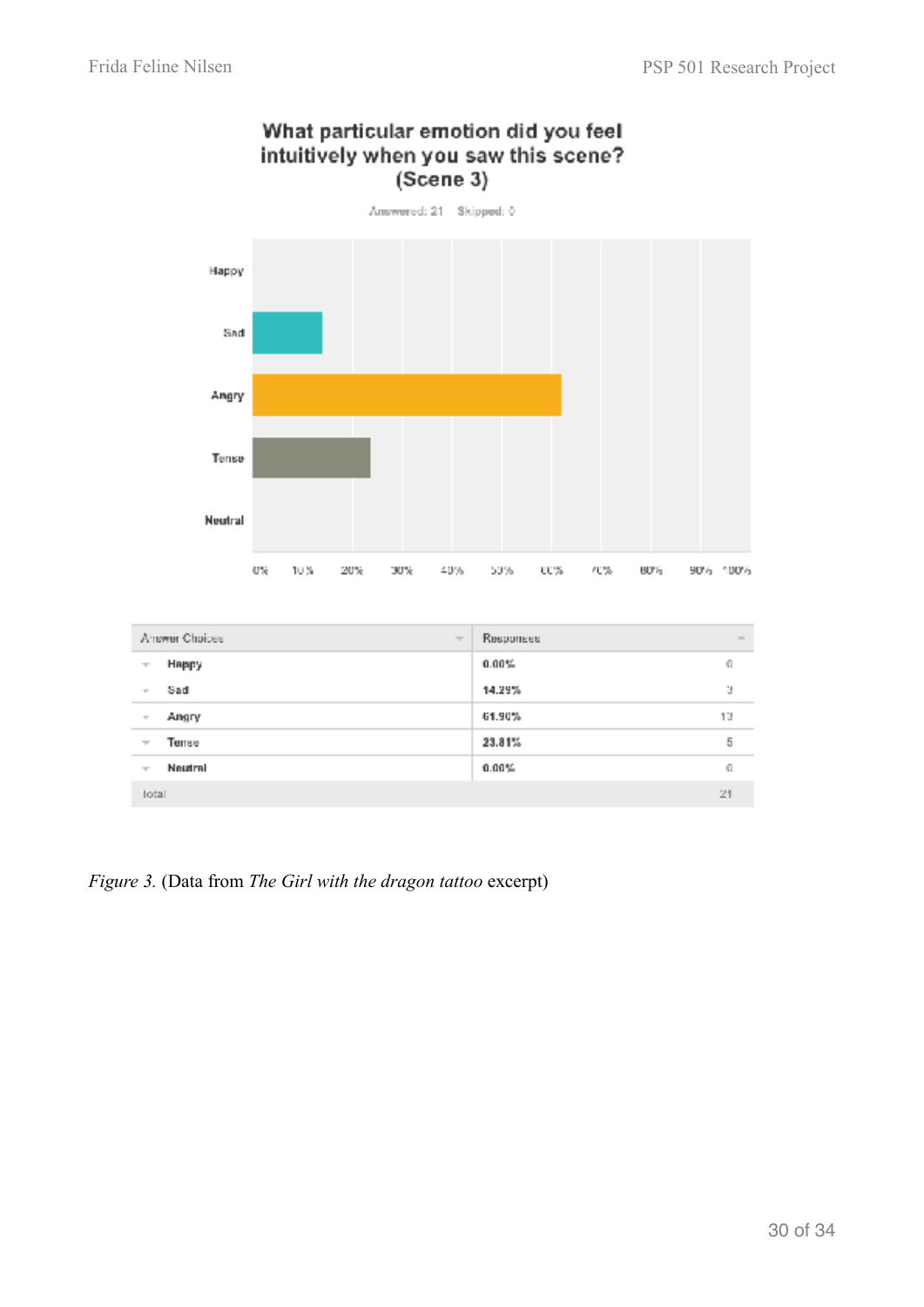

# What particular emotion did you feel intuitively at the end of this scene? (Scene

| Answer Choices<br>$\mathcal{R}^{\text{max}}$ |         | Responses. | $\sim$   |    |
|----------------------------------------------|---------|------------|----------|----|
| $\mathcal{C}^{\prime}$                       | Нарру   |            | $0.00\%$ | U  |
| $\sim$                                       | Sad     |            | $0.00\%$ | U  |
| $\overline{\phantom{a}}$                     | Angry   |            | $0.00\%$ | ō  |
| $\overline{\phantom{a}}$                     | Tanse   |            | 100,00%  | 21 |
| $\overline{\phantom{a}}$                     | Neutral |            | $0.00\%$ | O  |
| Total                                        |         |            |          | 21 |

*Figure 4.* (Data from the *Signs* excerpt)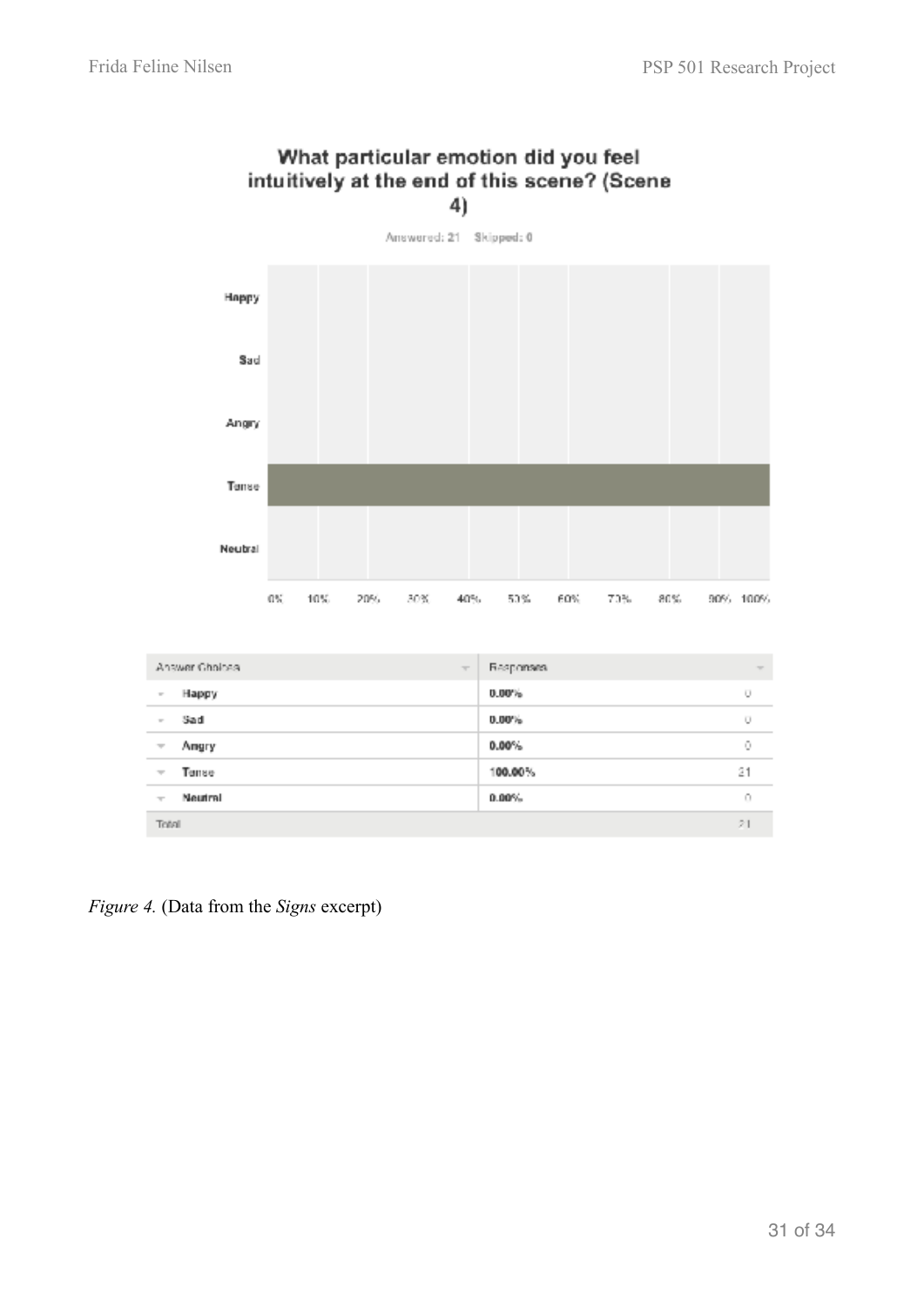

*Figure 5.* (Data from *The Gladiator* excerpt)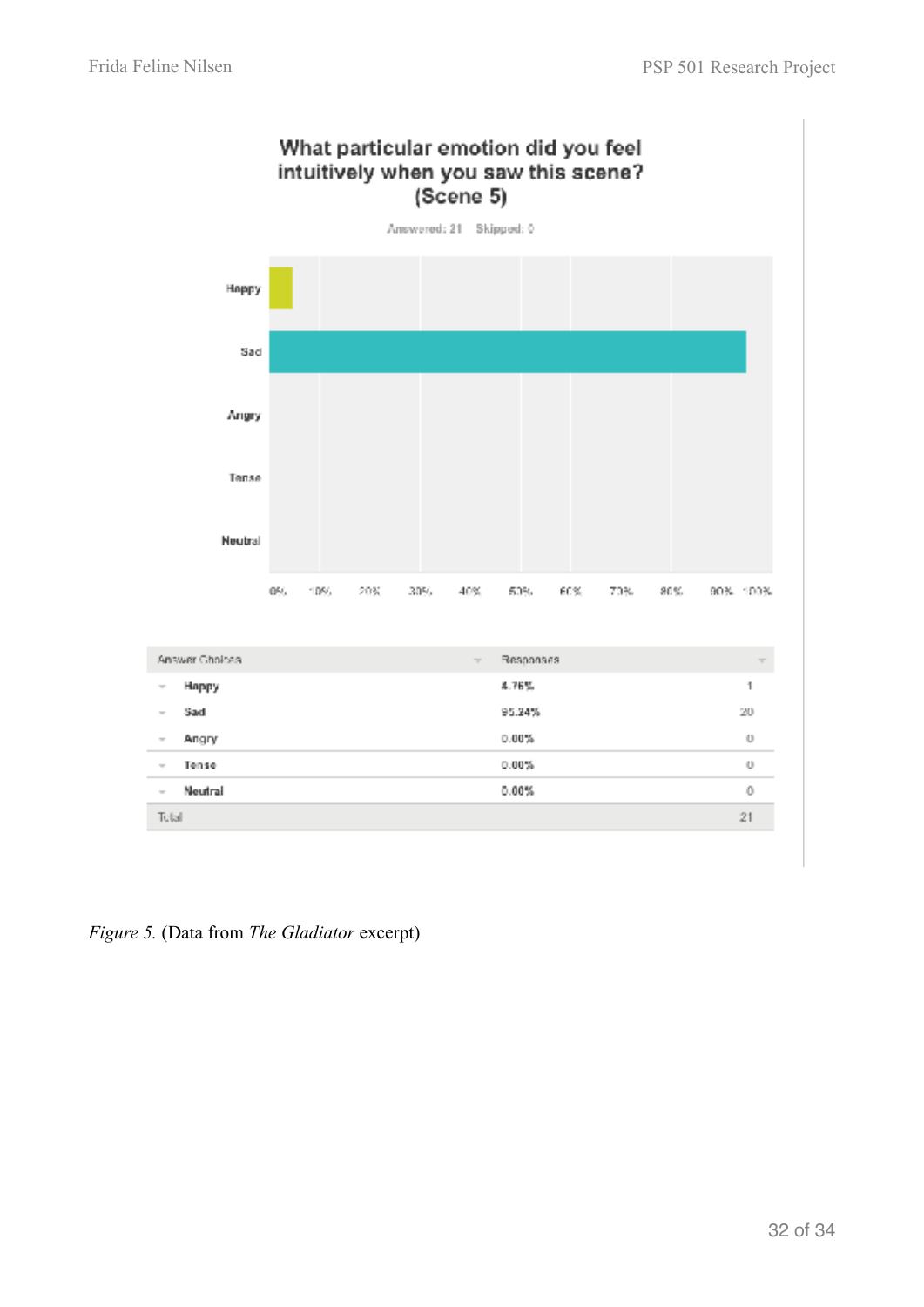# **Appendix D**

Below is a picture of three books bought on Amazon in terms of research for this study.